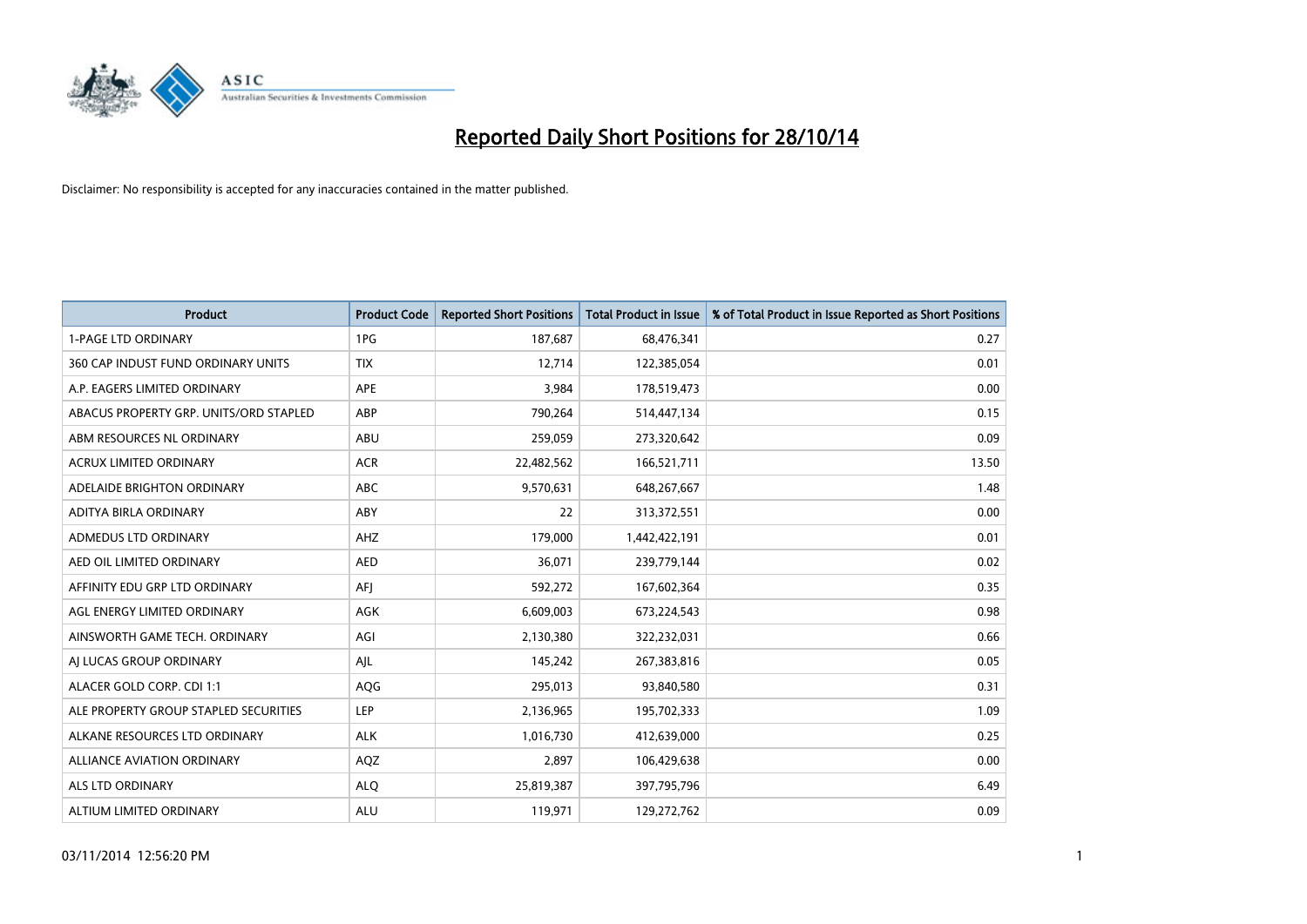

| Product                                 | <b>Product Code</b> | <b>Reported Short Positions</b> | <b>Total Product in Issue</b> | % of Total Product in Issue Reported as Short Positions |
|-----------------------------------------|---------------------|---------------------------------|-------------------------------|---------------------------------------------------------|
| ALUMINA LIMITED ORDINARY                | <b>AWC</b>          | 51,938,474                      | 2,806,225,615                 | 1.85                                                    |
| AMCOM TELECOMM. ORDINARY                | AMM                 | 5,433,932                       | 266,399,148                   | 2.04                                                    |
| AMCOR LIMITED ORDINARY                  | <b>AMC</b>          | 6,096,561                       | 1,206,684,923                 | 0.51                                                    |
| AMP LIMITED ORDINARY                    | AMP                 | 17,523,734                      | 2,957,737,964                 | 0.59                                                    |
| ANSELL LIMITED ORDINARY                 | <b>ANN</b>          | 5,816,369                       | 153,111,574                   | 3.80                                                    |
| ANTARES ENERGY LTD ORDINARY             | <b>AZZ</b>          | 138,722                         | 255,000,000                   | 0.05                                                    |
| ANTISENSE THERAPEUT, ORDINARY           | ANP                 | 87.000                          | 152,009,171                   | 0.06                                                    |
| ANZ BANKING GRP LTD ORDINARY            | ANZ                 | 12,968,155                      | 2,756,627,771                 | 0.47                                                    |
| APA GROUP STAPLED SECURITIES            | APA                 | 14,149,091                      | 835,750,807                   | 1.69                                                    |
| APN NEWS & MEDIA ORDINARY               | <b>APN</b>          | 607,481                         | 1,029,041,356                 | 0.06                                                    |
| AQUARIUS PLATINUM. ORDINARY             | AQP                 | 2,868,854                       | 1,465,473,903                 | 0.20                                                    |
| AQUILA RESOURCES ORDINARY               | <b>AQA</b>          | 13,583                          | 411,804,442                   | 0.00                                                    |
| ARAFURA RESOURCE LTD ORDINARY           | <b>ARU</b>          | 2,000                           | 441,270,644                   | 0.00                                                    |
| ARB CORPORATION ORDINARY                | <b>ARP</b>          | 1,411,064                       | 72,493,302                    | 1.95                                                    |
| ARDENT LEISURE GROUP STAPLED SECURITIES | AAD                 | 733,556                         | 438,666,245                   | 0.17                                                    |
| ARENA REIT. ORDINARY UNITS              | <b>ARF</b>          | 89,349                          | 211,495,653                   | 0.04                                                    |
| ARISTOCRAT LEISURE ORDINARY             | <b>ALL</b>          | 1,546,517                       | 630,022,253                   | 0.25                                                    |
| ARRIUM LTD ORDINARY                     | ARI                 | 78,872,745                      | 2,937,293,755                 | 2.69                                                    |
| ASALEO CARE LIMITED ORDINARY            | AHY                 | 8,198,105                       | 603,469,434                   | 1.36                                                    |
| ASCIANO LIMITED ORDINARY                | <b>AIO</b>          | 4,446,584                       | 975,385,664                   | 0.46                                                    |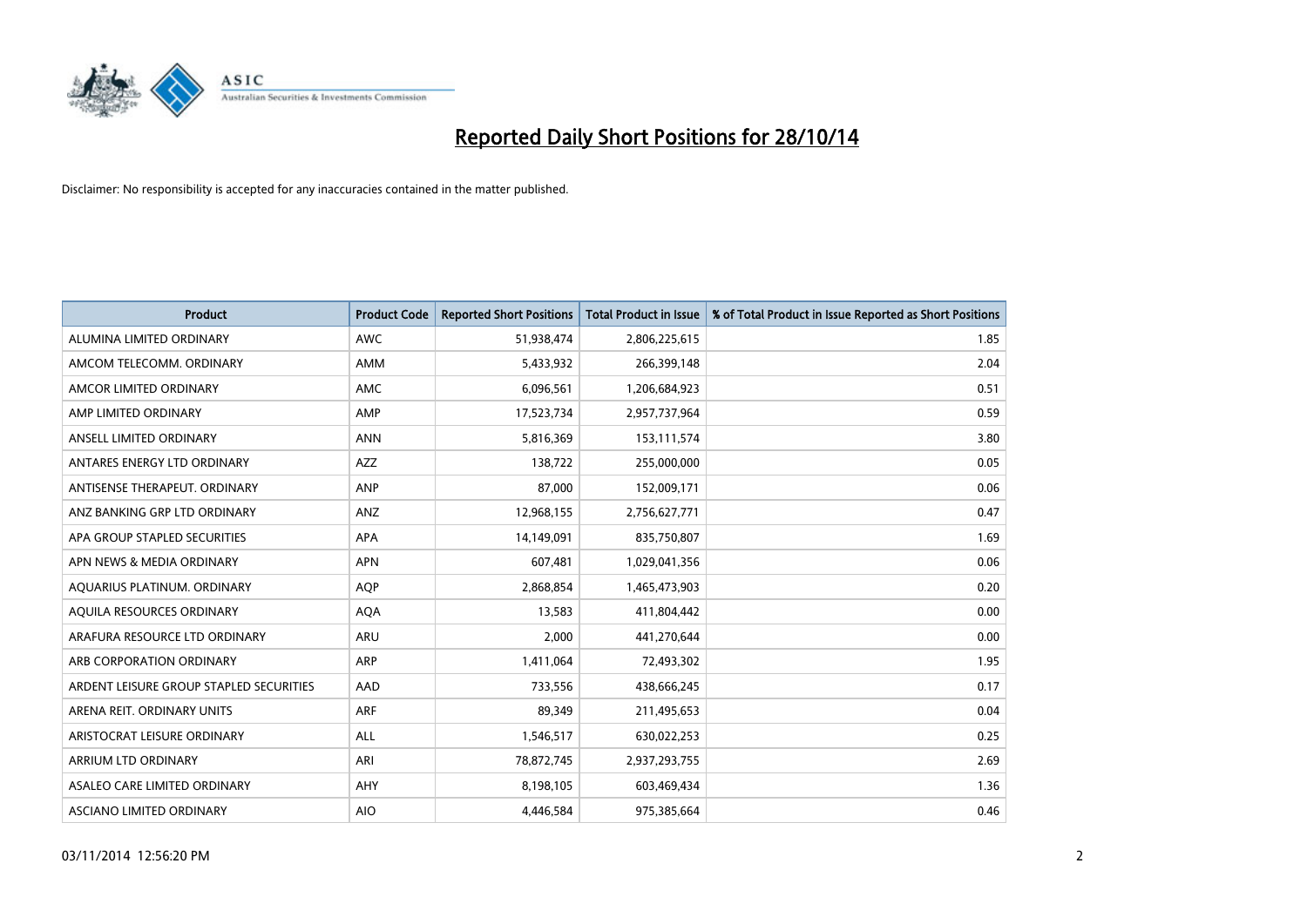

| <b>Product</b>                            | <b>Product Code</b> | <b>Reported Short Positions</b> | <b>Total Product in Issue</b> | % of Total Product in Issue Reported as Short Positions |
|-------------------------------------------|---------------------|---------------------------------|-------------------------------|---------------------------------------------------------|
| ASHLEY SERVICES GRP ORDINARY              | <b>ASH</b>          | 219,315                         | 150,000,000                   | 0.15                                                    |
| ASPEN GROUP ORD/UNITS STAPLED             | <b>APZ</b>          | 177,972                         | 113,183,450                   | 0.16                                                    |
| ASTRO JAP PROP GROUP STAPLED US PROHIBIT. | AJA                 | 187,085                         | 67,211,752                    | 0.28                                                    |
| ASX LIMITED ORDINARY                      | ASX                 | 4,856,045                       | 193,595,162                   | 2.51                                                    |
| ATLAS IRON LIMITED ORDINARY               | <b>AGO</b>          | 115,620,271                     | 919,475,619                   | 12.57                                                   |
| ATRUM COAL NL ORDINARY                    | <b>ATU</b>          | 167,194                         | 162,459,242                   | 0.10                                                    |
| AUCKLAND INTERNATION ORDINARY             | AIA                 | 63,259                          | 1,190,484,097                 | 0.01                                                    |
| AURIZON HOLDINGS LTD ORDINARY             | AZJ                 | 7,519,755                       | 2,137,284,503                 | 0.35                                                    |
| AUSDRILL LIMITED ORDINARY                 | <b>ASL</b>          | 22,244,627                      | 312,277,224                   | 7.12                                                    |
| AUSENCO LIMITED ORDINARY                  | AAX                 | 993,381                         | 168,449,799                   | 0.59                                                    |
| AUSNET SERVICES STAPLED SECURITIES        | <b>AST</b>          | 33,824,650                      | 3,425,244,162                 | 0.99                                                    |
| AUST INDUSTRIAL REIT UNIT                 | ANI                 | 204,314                         | 96,288,031                    | 0.21                                                    |
| AUSTAL LIMITED ORDINARY                   | ASB                 | 872,023                         | 346, 379, 377                 | 0.25                                                    |
| AUSTBROKERS HOLDINGS ORDINARY             | <b>AUB</b>          | 73,402                          | 61,712,763                    | 0.12                                                    |
| AUSTEX OIL LIMITED ORDINARY               | <b>AOK</b>          | 62,000                          | 558,571,402                   | 0.01                                                    |
| AUSTIN ENGINEERING ORDINARY               | ANG                 | 1,037,748                       | 84,274,004                    | 1.23                                                    |
| AUSTRALAND PROPERTY STAPLED SECURITY      | <b>ALZ</b>          | 4,746                           | 581,797,922                   | 0.00                                                    |
| AUSTRALIAN AGRICULT, ORDINARY             | AAC                 | 5,237,922                       | 532,474,721                   | 0.98                                                    |
| AUSTRALIAN FOUNDAT, ORDINARY              | AFI                 | 100                             | 1,086,070,669                 | 0.00                                                    |
| AUSTRALIAN PHARM. ORDINARY                | API                 | 10,568,438                      | 488,115,883                   | 2.17                                                    |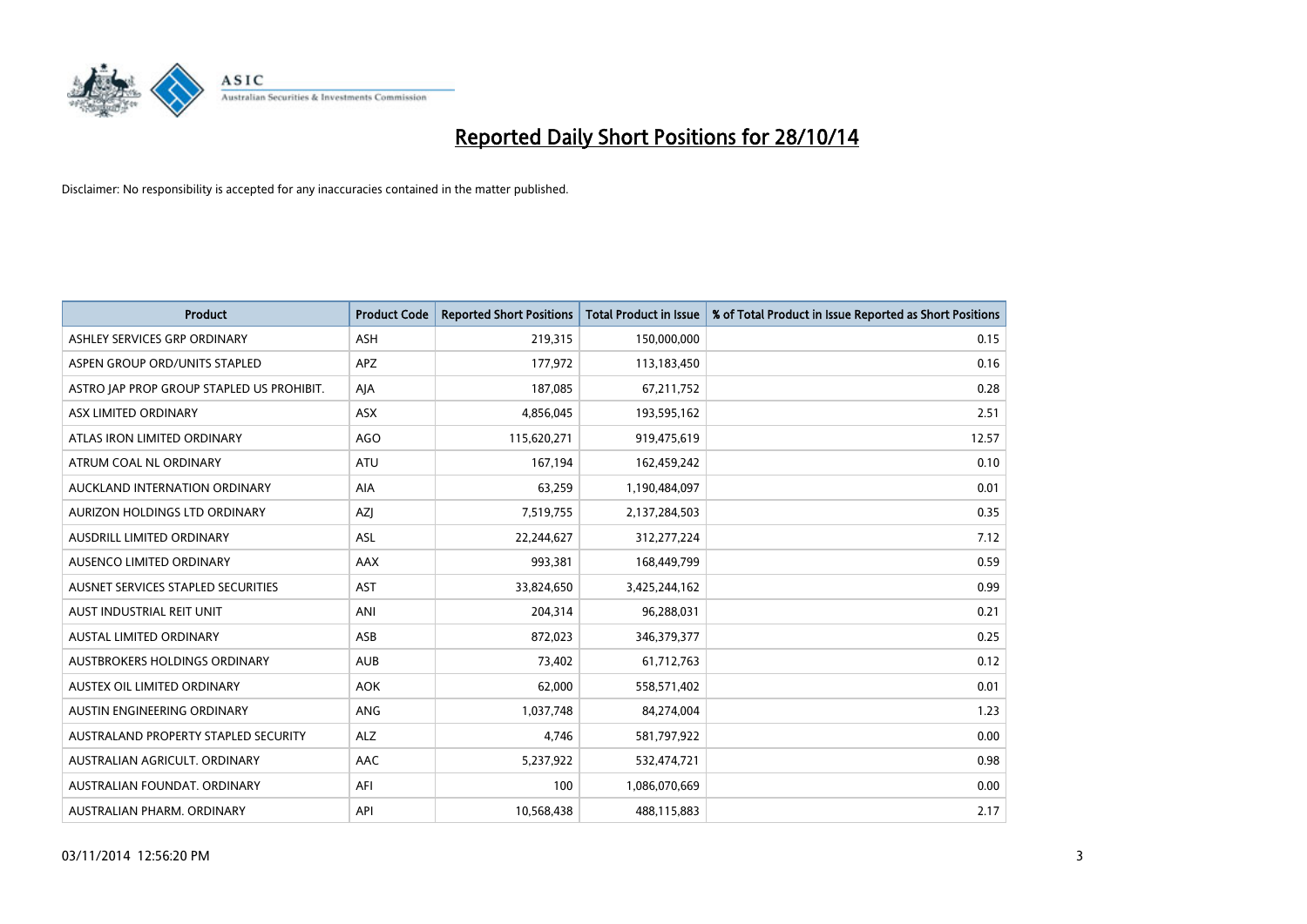

| <b>Product</b>                       | <b>Product Code</b> | <b>Reported Short Positions</b> | <b>Total Product in Issue</b> | % of Total Product in Issue Reported as Short Positions |
|--------------------------------------|---------------------|---------------------------------|-------------------------------|---------------------------------------------------------|
| AUSTRALIAN UNITED IN ORDINARY        | <b>AUI</b>          | 526                             | 109,250,613                   | 0.00                                                    |
| AUTOMOTIVE HOLDINGS ORDINARY         | AHE                 | 2,910,931                       | 306,437,941                   | 0.95                                                    |
| AVANCO RESOURCES LTD ORDINARY        | AVB                 | 3,197,687                       | 1,661,675,855                 | 0.19                                                    |
| AVEO GROUP STAPLED SECURITIES        | AOG                 | 5,037,683                       | 499,611,460                   | 1.01                                                    |
| AWE LIMITED ORDINARY                 | <b>AWE</b>          | 2,346,365                       | 525,861,050                   | 0.45                                                    |
| AZONTO PET LTD ORDINARY              | APY                 | 1                               | 1,159,375,100                 | 0.00                                                    |
| AZUMAH RESOURCES ORDINARY            | <b>AZM</b>          | $\mathbf{1}$                    | 388,816,919                   | 0.00                                                    |
| <b>BANDANNA ENERGY ORDINARY</b>      | <b>BND</b>          | 17,540,654                      | 528,481,199                   | 3.32                                                    |
| BANK OF QUEENSLAND. ORDINARY         | <b>BOQ</b>          | 1,840,315                       | 363,416,835                   | 0.51                                                    |
| <b>BASE RES LIMITED ORDINARY</b>     | <b>BSE</b>          | 5,501,878                       | 561,840,029                   | 0.98                                                    |
| BATHURST RES LTD. ORDINARY           | <b>BRL</b>          | 300,729                         | 947,828,434                   | 0.03                                                    |
| <b>BC IRON LIMITED ORDINARY</b>      | BCI                 | 9,228,613                       | 191,691,179                   | 4.81                                                    |
| BEACH ENERGY LIMITED ORDINARY        | <b>BPT</b>          | 11,593,103                      | 1,297,496,886                 | 0.89                                                    |
| BEADELL RESOURCE LTD ORDINARY        | <b>BDR</b>          | 52,338,331                      | 798,657,280                   | 6.55                                                    |
| BEGA CHEESE LTD ORDINARY             | <b>BGA</b>          | 2,123,110                       | 152,602,945                   | 1.39                                                    |
| BENDIGO AND ADELAIDE ORDINARY        | <b>BEN</b>          | 14,169,807                      | 450,887,389                   | 3.14                                                    |
| BENTHAM IMF LTD ORDINARY             | IMF                 | 4,645,690                       | 166,580,957                   | 2.79                                                    |
| BERKELEY RESOURCES ORDINARY          | <b>BKY</b>          | 77,000                          | 180,361,323                   | 0.04                                                    |
| BETASHARESCASHETF ETF UNITS          | AAA                 | 700                             | 12,076,812                    | 0.01                                                    |
| <b>BHP BILLITON LIMITED ORDINARY</b> | <b>BHP</b>          | 13,822,596                      | 3,211,691,105                 | 0.43                                                    |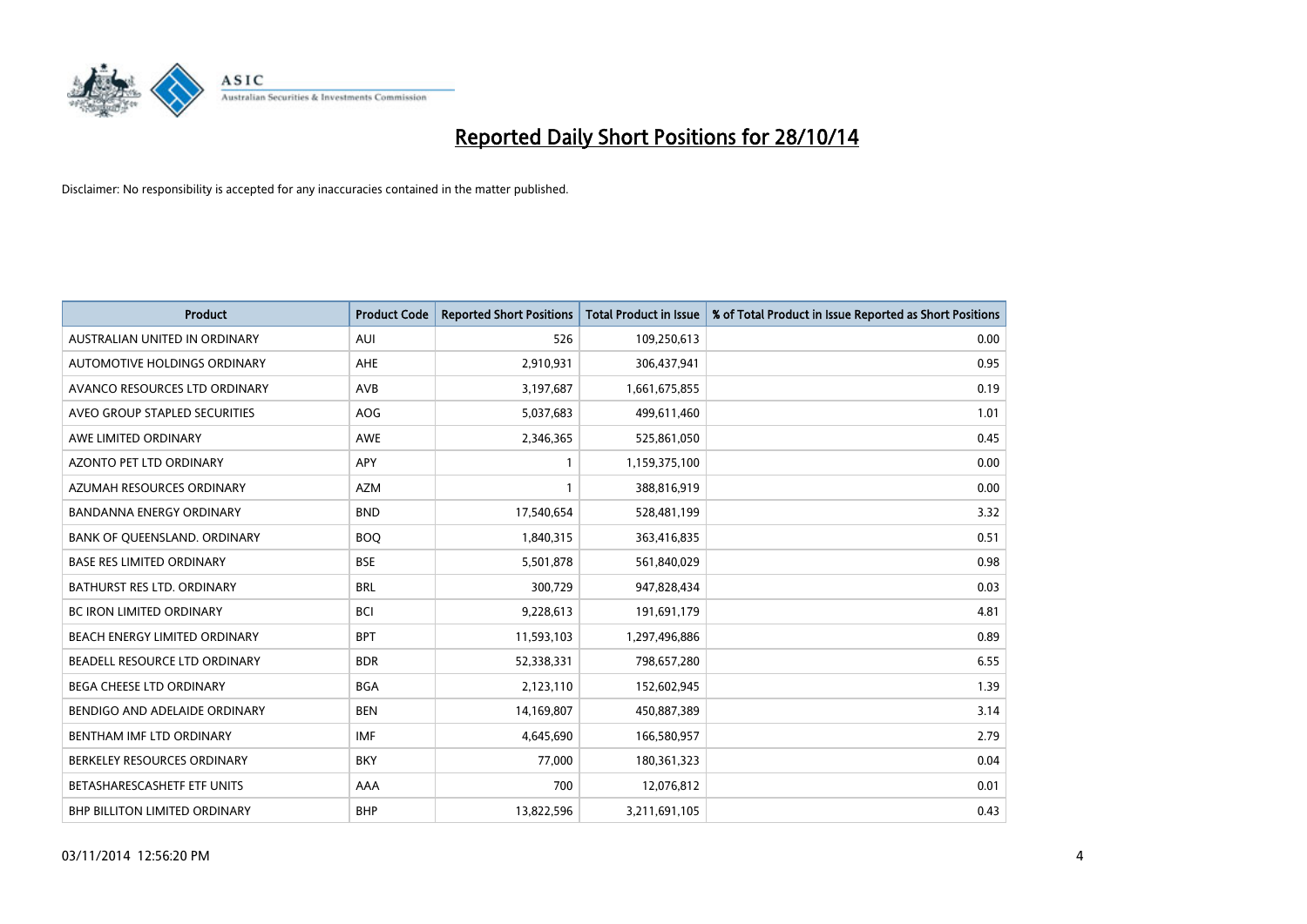

| <b>Product</b>                                | <b>Product Code</b> | <b>Reported Short Positions</b> | <b>Total Product in Issue</b> | % of Total Product in Issue Reported as Short Positions |
|-----------------------------------------------|---------------------|---------------------------------|-------------------------------|---------------------------------------------------------|
| <b>BIGAIR GROUP LIMITED ORDINARY</b>          | <b>BGL</b>          | 49,160                          | 172,872,340                   | 0.03                                                    |
| <b>BILLABONG ORDINARY</b>                     | <b>BBG</b>          | 9,258,645                       | 990,370,034                   | 0.93                                                    |
| BIRIMIAN GOLD LTD ORDINARY                    | <b>BGS</b>          | 890,000                         | 864,981,654                   | 0.10                                                    |
| <b>BLACKHAM RESOURCES ORDINARY</b>            | <b>BLK</b>          | 598,899                         | 118,939,533                   | 0.50                                                    |
| <b>BLACKMORES LIMITED ORDINARY</b>            | <b>BKL</b>          | 13,017                          | 17,224,199                    | 0.08                                                    |
| <b>BLACKTHORN RESOURCES ORD US PROHIBITED</b> | <b>BTR</b>          | 11,369                          | 164,285,950                   | 0.01                                                    |
| <b>BLUESCOPE STEEL LTD ORDINARY</b>           | <b>BSL</b>          | 5,574,175                       | 559,227,871                   | 1.00                                                    |
| <b>BOART LONGYEAR ORDINARY</b>                | <b>BLY</b>          | 21,807,035                      | 502,488,790                   | 4.34                                                    |
| <b>BORAL LIMITED, ORDINARY</b>                | <b>BLD</b>          | 13,880,720                      | 782,736,249                   | 1.77                                                    |
| <b>BRADKEN LIMITED ORDINARY</b>               | <b>BKN</b>          | 6,446,941                       | 171,027,249                   | 3.77                                                    |
| <b>BRAMBLES LIMITED ORDINARY</b>              | <b>BXB</b>          | 2,654,824                       | 1,566,077,519                 | 0.17                                                    |
| BREVILLE GROUP LTD ORDINARY                   | <b>BRG</b>          | 4,503,275                       | 130,095,322                   | 3.46                                                    |
| <b>BRICKWORKS LIMITED ORDINARY</b>            | <b>BKW</b>          | 200,519                         | 148,403,478                   | 0.14                                                    |
| BT INVESTMENT MNGMNT ORDINARY                 | <b>BTT</b>          | 109,883                         | 284,384,906                   | 0.04                                                    |
| <b>BURSON GROUP LTD ORDINARY</b>              | <b>BAP</b>          | 1,498,056                       | 163,585,666                   | 0.92                                                    |
| <b>BURU ENERGY ORDINARY</b>                   | <b>BRU</b>          | 19,412,525                      | 339,997,078                   | 5.71                                                    |
| <b>BWP TRUST ORDINARY UNITS</b>               | <b>BWP</b>          | 8,166,067                       | 639,724,826                   | 1.28                                                    |
| CABCHARGE AUSTRALIA ORDINARY                  | CAB                 | 7,331,723                       | 120,430,683                   | 6.09                                                    |
| CADENCE CAPITAL ORDINARY                      | <b>CDM</b>          | 139,511                         | 199,741,743                   | 0.07                                                    |
| CALTEX AUSTRALIA ORDINARY                     | <b>CTX</b>          | 1,341,717                       | 270,000,000                   | 0.50                                                    |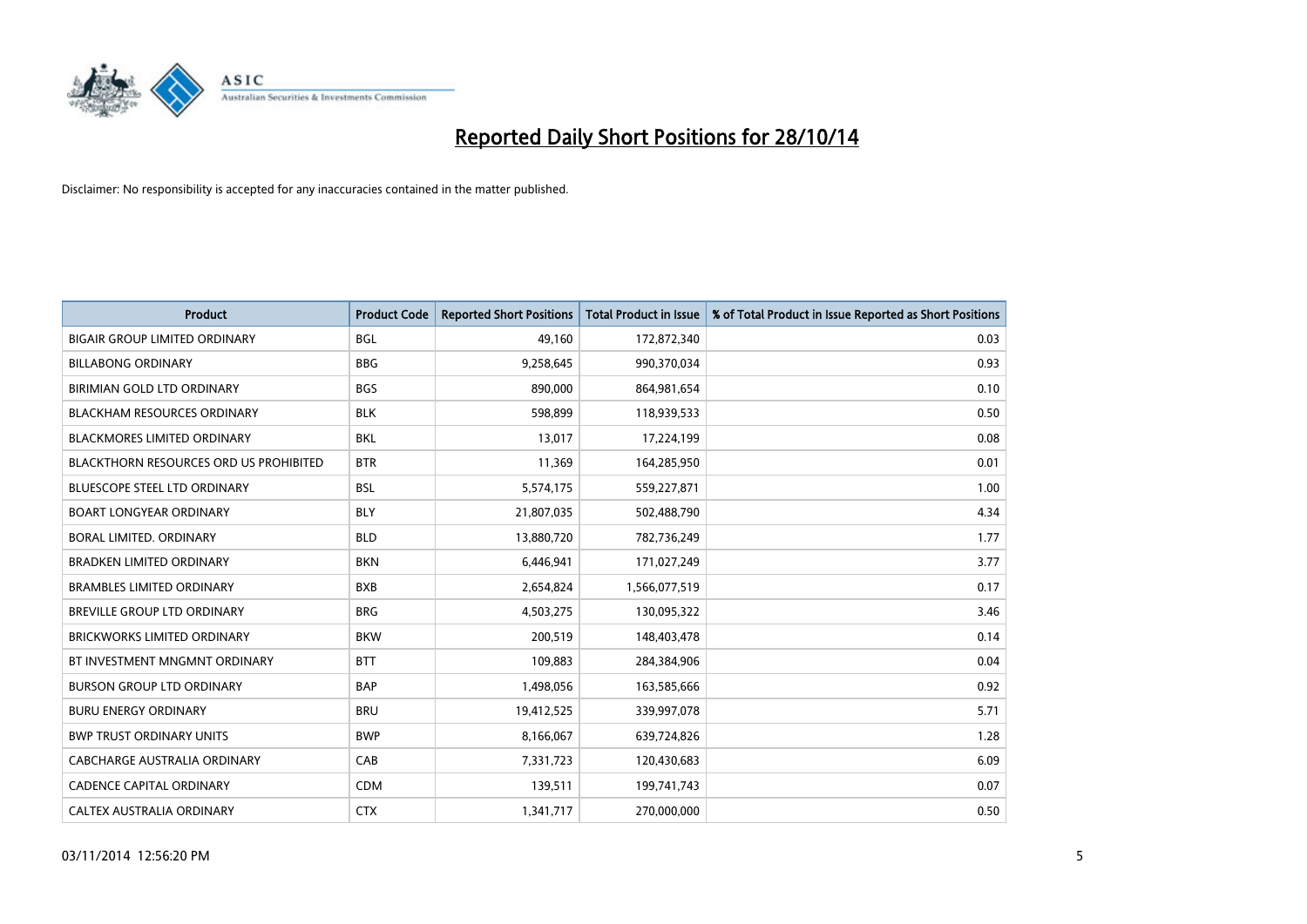

| <b>Product</b>                          | <b>Product Code</b> | <b>Reported Short Positions</b> | <b>Total Product in Issue</b> | % of Total Product in Issue Reported as Short Positions |
|-----------------------------------------|---------------------|---------------------------------|-------------------------------|---------------------------------------------------------|
| CAPE LAMBERT RES LTD ORDINARY           | <b>CFE</b>          | 280,137                         | 626,686,586                   | 0.04                                                    |
| CAPITOL HEALTH ORDINARY                 | CAI                 | 441,857                         | 431,517,271                   | 0.10                                                    |
| <b>CARDNO LIMITED ORDINARY</b>          | CDD                 | 7,876,237                       | 164,112,901                   | 4.80                                                    |
| <b>CARINDALE PROPERTY UNIT</b>          | <b>CDP</b>          | 4,756                           | 70,000,000                    | 0.01                                                    |
| CARNARVON PETROLEUM ORDINARY            | <b>CVN</b>          | 1,896,974                       | 987,284,254                   | 0.19                                                    |
| CARSALES.COM LTD ORDINARY               | <b>CRZ</b>          | 15,428,977                      | 238,836,279                   | 6.46                                                    |
| <b>CASH CONVERTERS ORDINARY</b>         | CCV                 | 7,561,433                       | 431,476,525                   | 1.75                                                    |
| CEDAR WOODS PROP. ORDINARY              | <b>CWP</b>          | 136,905                         | 78,336,371                    | 0.17                                                    |
| CENTRAL PETROLEUM ORDINARY              | <b>CTP</b>          | 376,858                         | 368,718,957                   | 0.10                                                    |
| CFS RETAIL TRUST GRP STAPLED SECURITIES | <b>CFX</b>          | 23,705,962                      | 3,050,355,727                 | 0.78                                                    |
| CHALLENGER LIMITED ORDINARY             | <b>CGF</b>          | 407,197                         | 569,725,821                   | 0.07                                                    |
| CHANDLER MACLEOD LTD ORDINARY           | <b>CMG</b>          | 1,095                           | 547,985,086                   | 0.00                                                    |
| CHARTER HALL GROUP STAPLED US PROHIBIT. | <b>CHC</b>          | 451,359                         | 355,015,480                   | 0.13                                                    |
| <b>CHARTER HALL RETAIL UNITS</b>        | <b>COR</b>          | 12,519,851                      | 372,893,153                   | 3.36                                                    |
| <b>CHORUS LIMITED ORDINARY</b>          | <b>CNU</b>          | 28,765                          | 396,369,767                   | 0.01                                                    |
| CLEARVIEW WEALTH LTD ORDINARY           | <b>CVW</b>          | 8,847                           | 578,453,260                   | 0.00                                                    |
| CLINUVEL PHARMACEUT. ORDINARY           | <b>CUV</b>          | 15,117                          | 42,466,435                    | 0.04                                                    |
| COAL OF AFRICA LTD ORDINARY             | <b>CZA</b>          | 426                             | 1,048,368,613                 | 0.00                                                    |
| <b>COALSPUR MINES LTD ORDINARY</b>      | <b>CPL</b>          | 1,156,852                       | 641,544,455                   | 0.18                                                    |
| COCA-COLA AMATIL ORDINARY               | <b>CCL</b>          | 27,487,555                      | 763,590,249                   | 3.60                                                    |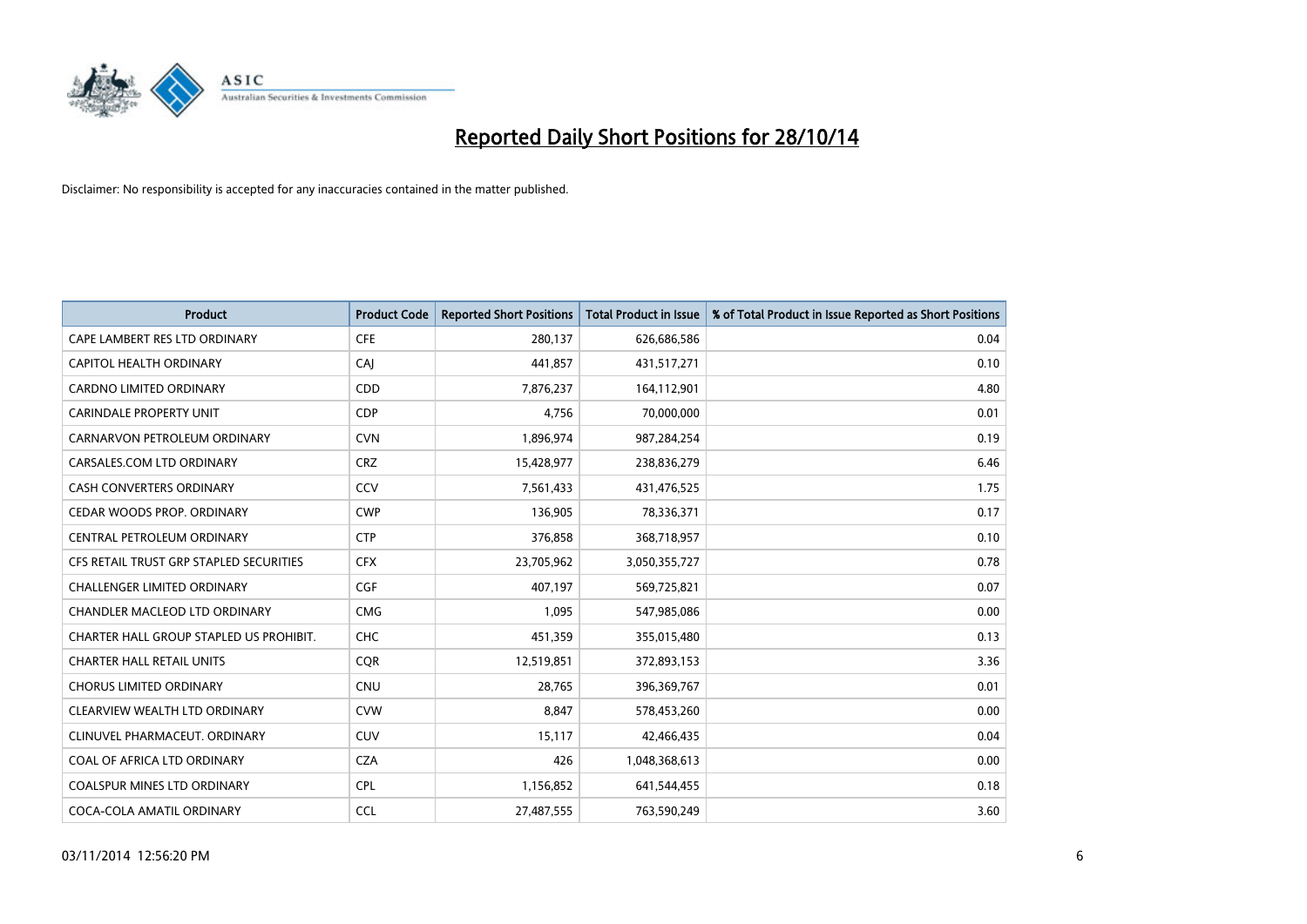

| <b>Product</b>                        | <b>Product Code</b> | <b>Reported Short Positions</b> | <b>Total Product in Issue</b> | % of Total Product in Issue Reported as Short Positions |
|---------------------------------------|---------------------|---------------------------------|-------------------------------|---------------------------------------------------------|
| <b>COCHLEAR LIMITED ORDINARY</b>      | <b>COH</b>          | 6,397,952                       | 57,081,775                    | 11.21                                                   |
| <b>COCKATOO COAL ORDINARY</b>         | <b>COK</b>          | 167,987                         | 4,560,196,928                 | 0.00                                                    |
| <b>CODAN LIMITED ORDINARY</b>         | <b>CDA</b>          | 292,812                         | 176,969,924                   | 0.17                                                    |
| <b>COFFEY INTERNATIONAL ORDINARY</b>  | <b>COF</b>          | 6,077                           | 255,833,165                   | 0.00                                                    |
| <b>COKAL LTD ORDINARY</b>             | <b>CKA</b>          | 6,820                           | 471,487,926                   | 0.00                                                    |
| <b>COLLECTION HOUSE ORDINARY</b>      | <b>CLH</b>          | 3,635,587                       | 130,443,227                   | 2.79                                                    |
| COLLINS FOODS LTD ORDINARY            | <b>CKF</b>          | 100,000                         | 93,000,003                    | 0.11                                                    |
| COMMONWEALTH BANK, ORDINARY           | <b>CBA</b>          | 22,348,160                      | 1,621,319,194                 | 1.38                                                    |
| COMMONWEALTH BANK, PERP.EXC.PERLS VII | <b>CBAPD</b>        | 96                              | 30,000,000                    | 0.00                                                    |
| <b>COMPASS RESOURCES ORDINARY</b>     | <b>CMR</b>          | 7,472                           | 1,403,744,100                 | 0.00                                                    |
| COMPUTERSHARE LTD ORDINARY            | <b>CPU</b>          | 4,349,875                       | 556,203,079                   | 0.78                                                    |
| <b>COOPER ENERGY LTD ORDINARY</b>     | <b>COE</b>          | 282,289                         | 329,235,509                   | 0.09                                                    |
| CORP TRAVEL LIMITED ORDINARY          | <b>CTD</b>          | 215,038                         | 90,517,621                    | 0.24                                                    |
| <b>COVER-MORE GRP LTD ORDINARY</b>    | <b>CVO</b>          | 5,183,236                       | 317,750,000                   | 1.63                                                    |
| <b>CREDIT CORP GROUP ORDINARY</b>     | CCP                 | 536,811                         | 46,296,407                    | 1.16                                                    |
| CROMWELL PROP STAPLED SECURITIES      | <b>CMW</b>          | 9,343,662                       | 1,733,132,163                 | 0.54                                                    |
| <b>CROWE HORWATH AUS ORDINARY</b>     | <b>CRH</b>          | 1,327,438                       | 273,005,429                   | 0.49                                                    |
| CROWN RESORTS LTD ORDINARY            | <b>CWN</b>          | 9,975,894                       | 728,394,185                   | 1.37                                                    |
| <b>CSG LIMITED ORDINARY</b>           | <b>CSV</b>          | 256,166                         | 279,648,511                   | 0.09                                                    |
| <b>CSL LIMITED ORDINARY</b>           | <b>CSL</b>          | 1,321,601                       | 474,503,048                   | 0.28                                                    |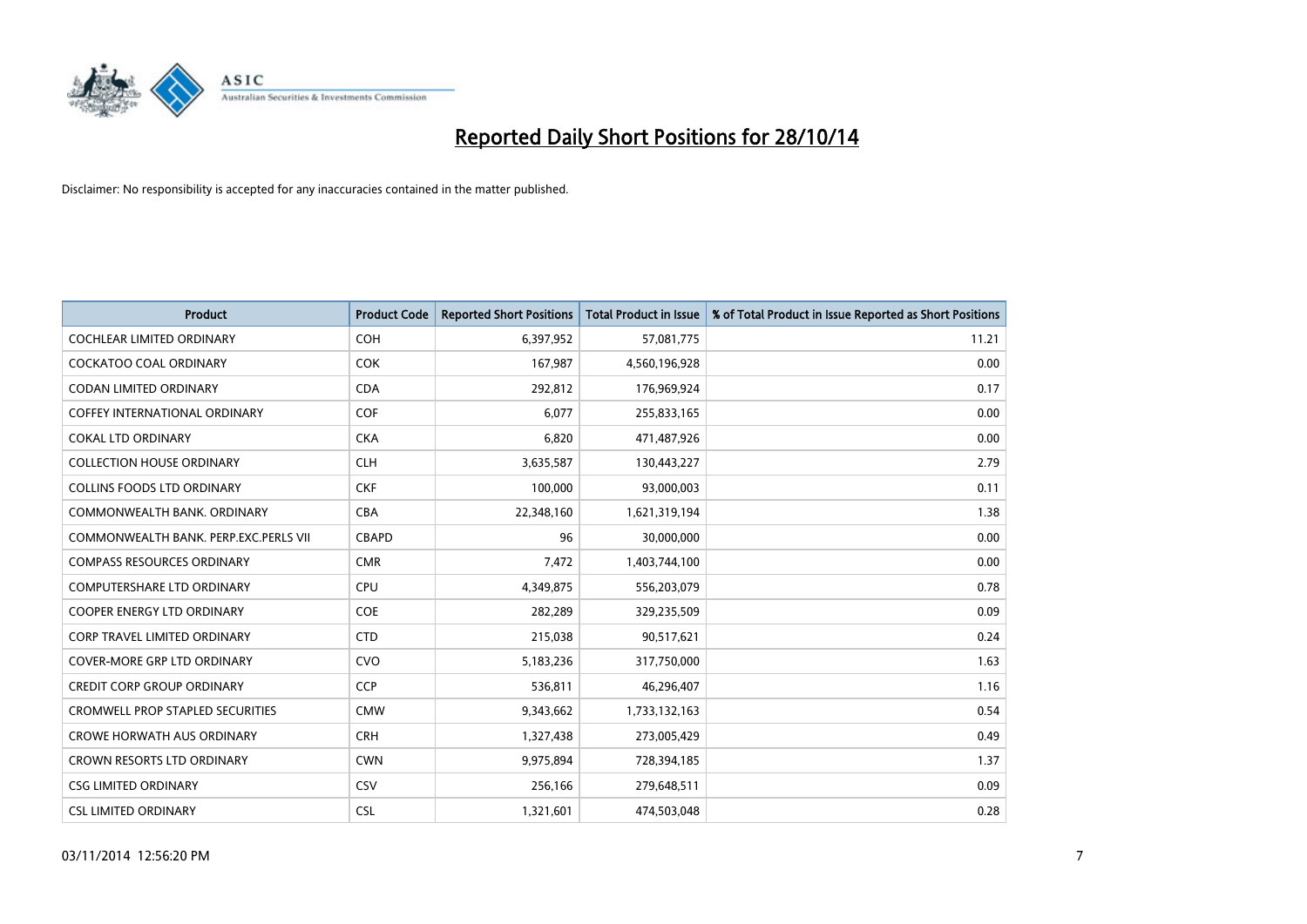

| <b>Product</b>                     | <b>Product Code</b> | <b>Reported Short Positions</b> | <b>Total Product in Issue</b> | % of Total Product in Issue Reported as Short Positions |
|------------------------------------|---------------------|---------------------------------|-------------------------------|---------------------------------------------------------|
| <b>CSR LIMITED ORDINARY</b>        | <b>CSR</b>          | 14,868,884                      | 506,000,315                   | 2.94                                                    |
| <b>CUDECO LIMITED ORDINARY</b>     | CDU                 | 8,974,795                       | 235,425,143                   | 3.81                                                    |
| DATA#3 LIMITED ORDINARY            | <b>DTL</b>          | 89,853                          | 153,974,950                   | 0.06                                                    |
| DECMIL GROUP LIMITED ORDINARY      | <b>DCG</b>          | 1,673,862                       | 168,657,794                   | 0.99                                                    |
| DEEP YELLOW LIMITED ORDINARY       | <b>DYL</b>          | 1,002                           | 1,891,196,227                 | 0.00                                                    |
| DEVINE LIMITED ORDINARY            | <b>DVN</b>          | 19,086                          | 158,730,556                   | 0.01                                                    |
| DEXUS PROPERTY GROUP STAPLED UNITS | <b>DXS</b>          | 17,748,687                      | 5,433,110,810                 | 0.33                                                    |
| DICK SMITH HLDGS ORDINARY          | <b>DSH</b>          | 17,358,620                      | 236,511,364                   | 7.34                                                    |
| DISCOVERY METALS LTD ORDINARY      | <b>DML</b>          | 1,277,631                       | 644,039,581                   | 0.20                                                    |
| DOMINO PIZZA ENTERPR ORDINARY      | <b>DMP</b>          | 1,092,277                       | 86,160,773                    | 1.27                                                    |
| DONACO INTERNATIONAL ORDINARY      | <b>DNA</b>          | 6,438,822                       | 461,278,352                   | 1.40                                                    |
| DORAY MINERALS LTD ORDINARY        | <b>DRM</b>          | 9,000                           | 165,834,256                   | 0.01                                                    |
| DOWNER EDI LIMITED ORDINARY        | <b>DOW</b>          | 23,097,750                      | 435,399,975                   | 5.30                                                    |
| DRILLSEARCH ENERGY ORDINARY        | <b>DLS</b>          | 14,659,245                      | 460,889,691                   | 3.18                                                    |
| DUET GROUP STAPLED US PROHIBIT.    | <b>DUE</b>          | 10,381,256                      | 1,327,719,444                 | 0.78                                                    |
| DULUXGROUP LIMITED ORDINARY        | <b>DLX</b>          | 3,453,617                       | 383,503,942                   | 0.90                                                    |
| <b>DWS LTD ORDINARY</b>            | <b>DWS</b>          | 121,259                         | 132,362,763                   | 0.09                                                    |
| ECHO ENTERTAINMENT ORDINARY        | <b>EGP</b>          | 3,575,194                       | 825,672,730                   | 0.43                                                    |
| <b>ELDERS LIMITED ORDINARY</b>     | <b>ELD</b>          | 29,619,101                      | 837,232,507                   | 3.54                                                    |
| ELEMENTAL MINERALS ORDINARY        | <b>ELM</b>          | 94.536                          | 368,273,957                   | 0.03                                                    |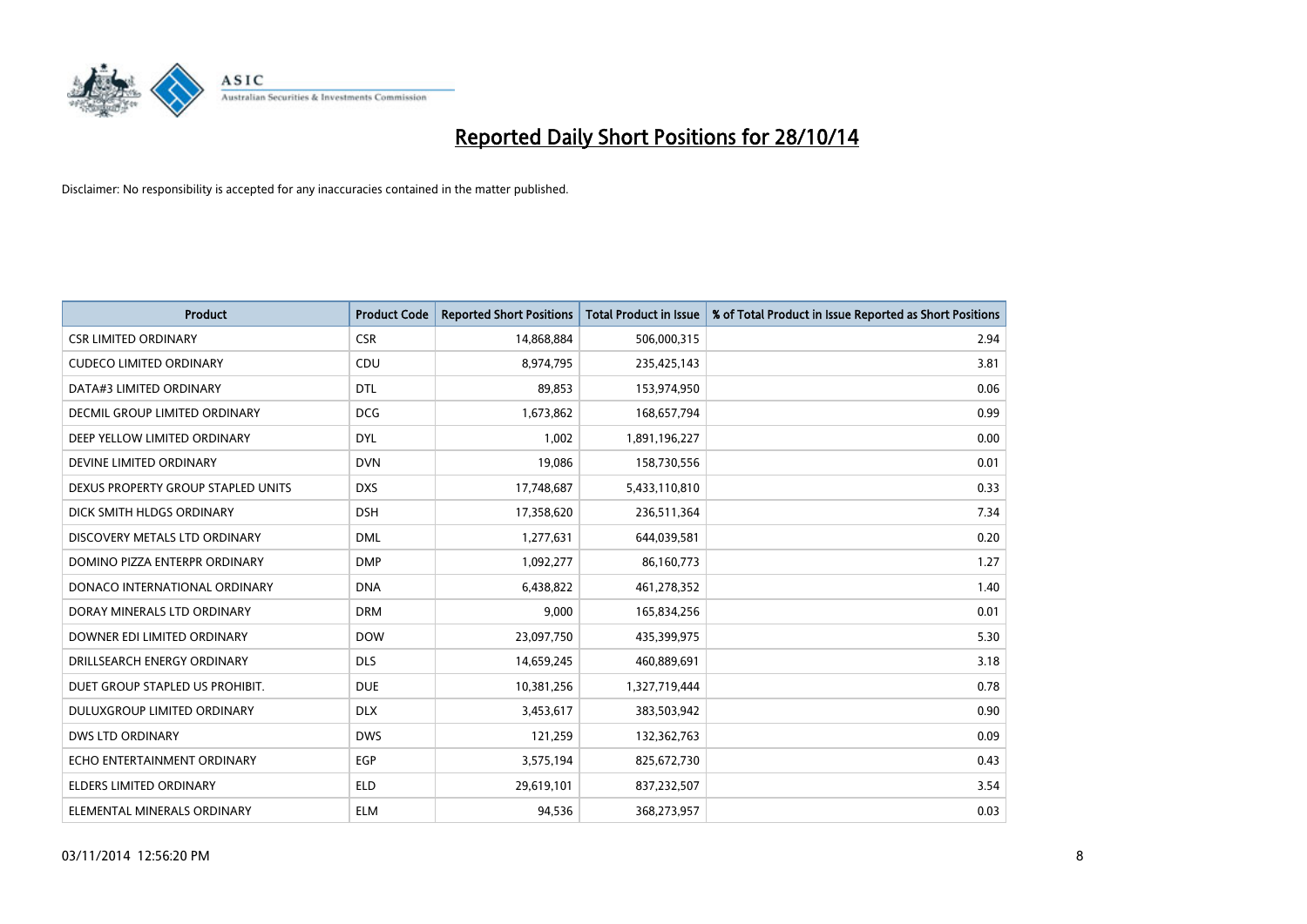

| <b>Product</b>                         | <b>Product Code</b> | <b>Reported Short Positions</b> | <b>Total Product in Issue</b> | % of Total Product in Issue Reported as Short Positions |
|----------------------------------------|---------------------|---------------------------------|-------------------------------|---------------------------------------------------------|
| <b>EMECO HOLDINGS ORDINARY</b>         | <b>EHL</b>          | 8,713,539                       | 599,675,707                   | 1.45                                                    |
| <b>ENERGY RESOURCES ORDINARY 'A'</b>   | <b>ERA</b>          | 11,962,439                      | 517,725,062                   | 2.31                                                    |
| <b>ENERGY WORLD CORPOR, ORDINARY</b>   | <b>EWC</b>          | 46,875,657                      | 1,734,166,672                 | 2.70                                                    |
| ENVESTRA LIMITED ORDINARY              | <b>ENV</b>          | 76,856                          | 1,796,808,474                 | 0.00                                                    |
| EQUATORIAL RES LTD ORDINARY            | EQX                 | 33                              | 122,185,353                   | 0.00                                                    |
| EQUITY TRUSTEES ORDINARY               | EQT                 | 28,778                          | 19,269,445                    | 0.15                                                    |
| ERM POWER LIMITED ORDINARY             | EPW                 | 463,328                         | 240,826,607                   | 0.19                                                    |
| EVOLUTION MINING LTD ORDINARY          | <b>EVN</b>          | 44,080,899                      | 714,921,647                   | 6.17                                                    |
| FAIRFAX MEDIA LTD ORDINARY             | <b>FXJ</b>          | 57,846,895                      | 2,351,955,725                 | 2.46                                                    |
| <b>FANTASTIC HOLDINGS ORDINARY</b>     | <b>FAN</b>          | 14,643                          | 103,068,398                   | 0.01                                                    |
| FAR LTD ORDINARY                       | <b>FAR</b>          | 10,983,932                      | 3,126,808,427                 | 0.35                                                    |
| FEDERATION CNTRES ORD/UNIT STAPLED SEC | <b>FDC</b>          | 1,360,324                       | 1,427,641,565                 | 0.10                                                    |
| FISHER & PAYKEL H. ORDINARY            | <b>FPH</b>          | 322,752                         | 556,360,352                   | 0.06                                                    |
| FLEETWOOD CORP ORDINARY                | <b>FWD</b>          | 1,633,112                       | 60,679,412                    | 2.69                                                    |
| FLETCHER BUILDING ORDINARY             | <b>FBU</b>          | 1,478,585                       | 687,854,788                   | 0.21                                                    |
| FLEXIGROUP LIMITED ORDINARY            | <b>FXL</b>          | 5,069,542                       | 304,096,060                   | 1.67                                                    |
| FLIGHT CENTRE TRAVEL ORDINARY          | <b>FLT</b>          | 6,363,613                       | 100,706,641                   | 6.32                                                    |
| FLINDERS MINES LTD ORDINARY            | <b>FMS</b>          | 420,990                         | 2,400,995,602                 | 0.02                                                    |
| <b>FOCUS MINERALS LTD ORDINARY</b>     | <b>FML</b>          | 7,094,732                       | 9,137,375,877                 | 0.08                                                    |
| FOLKESTONE EDU TRUST UNITS             | <b>FET</b>          | 862,167                         | 205,992,922                   | 0.42                                                    |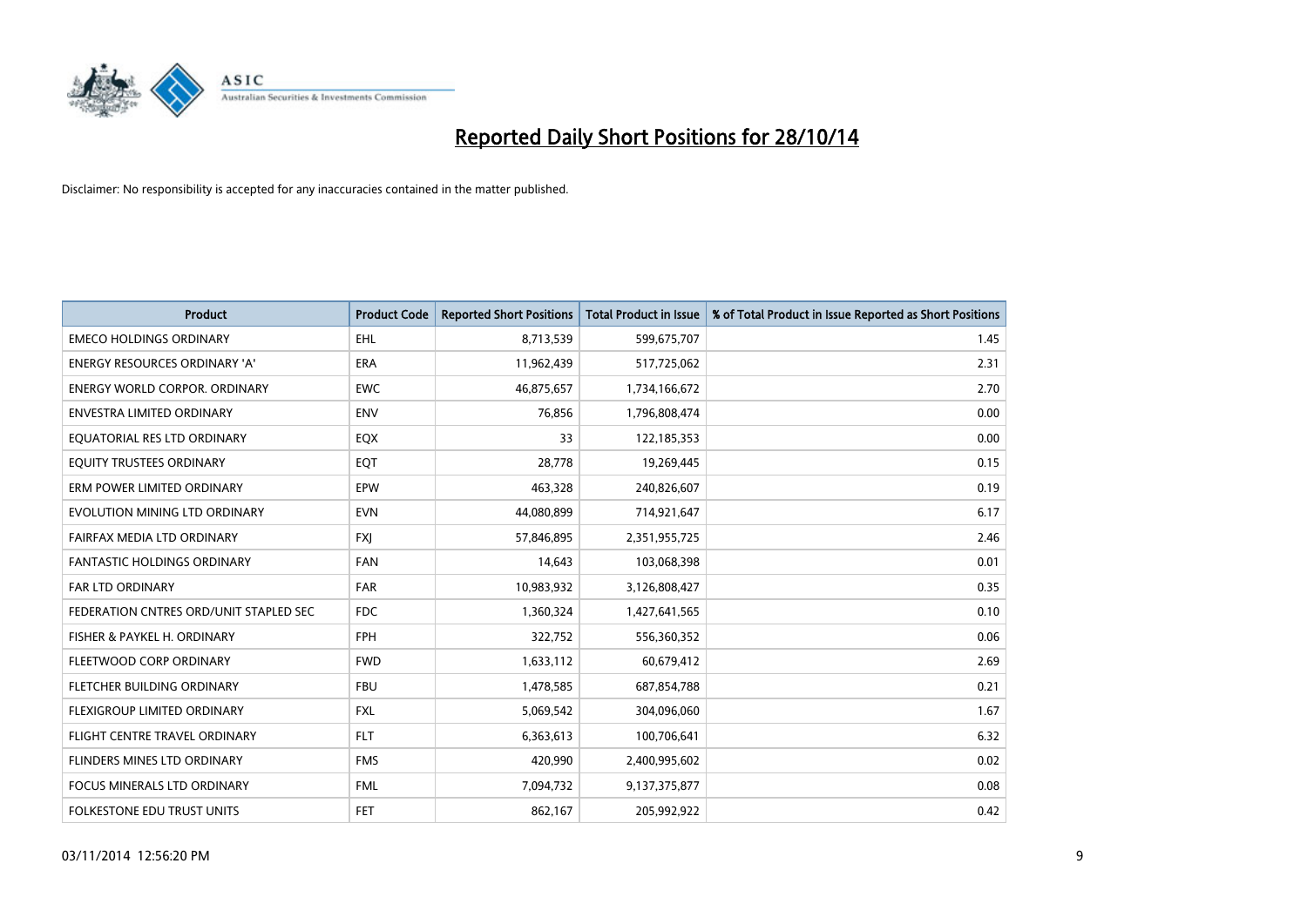

| <b>Product</b>                             | <b>Product Code</b> | <b>Reported Short Positions</b> | <b>Total Product in Issue</b> | % of Total Product in Issue Reported as Short Positions |
|--------------------------------------------|---------------------|---------------------------------|-------------------------------|---------------------------------------------------------|
| FONTERRA SHARE FUND ORDINARY UNITS         | FSF                 | 83                              | 119,965,742                   | 0.00                                                    |
| FORTESCUE METALS GRP ORDINARY              | <b>FMG</b>          | 289,621,040                     | 3,113,798,151                 | 9.30                                                    |
| FREEDOM FOOD LTD ORDINARY                  | <b>FNP</b>          | 49,649                          | 152,085,470                   | 0.03                                                    |
| <b>FUNTASTIC LIMITED ORDINARY</b>          | <b>FUN</b>          | 370,000                         | 669,869,723                   | 0.06                                                    |
| <b>G.U.D. HOLDINGS ORDINARY</b>            | GUD                 | 2,330,486                       | 70,939,492                    | 3.29                                                    |
| <b>G8 EDUCATION LIMITED ORDINARY</b>       | <b>GEM</b>          | 10,595,231                      | 333,325,031                   | 3.18                                                    |
| <b>GALAXY RESOURCES ORDINARY</b>           | <b>GXY</b>          | 1,436,403                       | 1,064,496,654                 | 0.13                                                    |
| <b>GBST HOLDINGS ORDINARY</b>              | <b>GBT</b>          | 12,375                          | 66,561,725                    | 0.02                                                    |
| <b>GDI PROPERTY GRP STAPLED SECURITIES</b> | GDI                 | 364,086                         | 567,575,025                   | 0.06                                                    |
| <b>GENTRACK GROUP LTD ORDINARY</b>         | <b>GTK</b>          | 2,907                           | 72,699,510                    | 0.00                                                    |
| <b>GENWORTH MORTGAGE ORDINARY</b>          | <b>GMA</b>          | 4,390,984                       | 650,000,000                   | 0.68                                                    |
| <b>GEODYNAMICS LIMITED ORDINARY</b>        | <b>GDY</b>          | 819                             | 435,880,130                   | 0.00                                                    |
| <b>GINDALBIE METALS LTD ORDINARY</b>       | <b>GBG</b>          | 34,280,236                      | 1,495,306,811                 | 2.29                                                    |
| <b>GOLD ROAD RES LTD ORDINARY</b>          | GOR                 | 1,007,821                       | 592,811,895                   | 0.17                                                    |
| <b>GOODMAN FIELDER, ORDINARY</b>           | GFF                 | 5,449,495                       | 1,955,559,207                 | 0.28                                                    |
| <b>GOODMAN GROUP STAPLED</b>               | <b>GMG</b>          | 5,600,297                       | 1,745,460,061                 | 0.32                                                    |
| <b>GPT GROUP STAPLED SEC.</b>              | <b>GPT</b>          | 5,014,218                       | 1,685,460,955                 | 0.30                                                    |
| <b>GPT METRO OFFICE FND UNITS</b>          | <b>GMF</b>          | 20,000                          | 127,600,500                   | 0.02                                                    |
| <b>GRAINCORP LIMITED A CLASS ORDINARY</b>  | <b>GNC</b>          | 9,172,054                       | 228,855,628                   | 4.01                                                    |
| <b>GRANGE RESOURCES. ORDINARY</b>          | GRR                 | 8,363,077                       | 1,157,097,869                 | 0.72                                                    |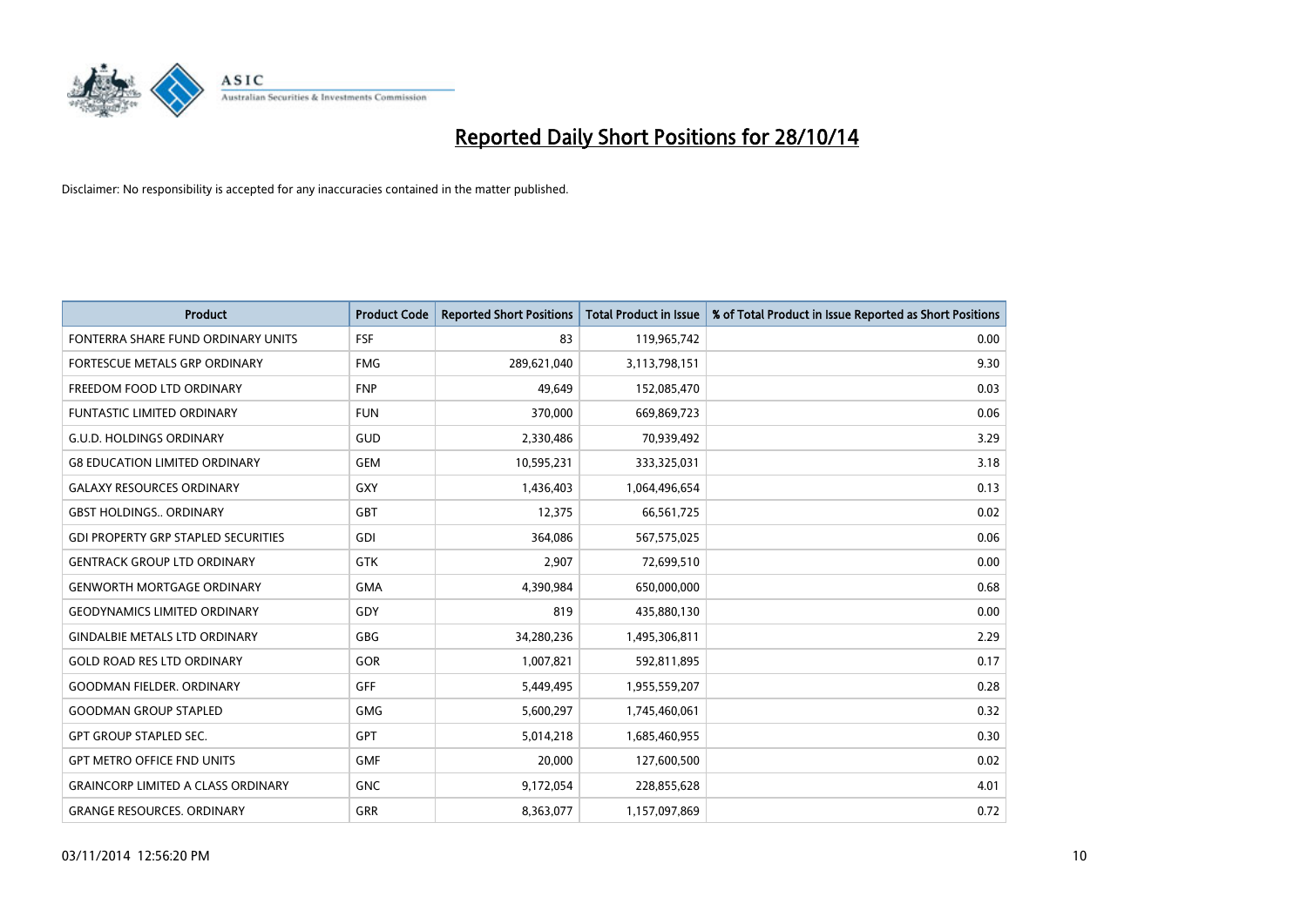

| <b>Product</b>                                   | <b>Product Code</b> | <b>Reported Short Positions</b> | <b>Total Product in Issue</b> | % of Total Product in Issue Reported as Short Positions |
|--------------------------------------------------|---------------------|---------------------------------|-------------------------------|---------------------------------------------------------|
| <b>GREENCROSS LIMITED ORDINARY</b>               | <b>GXL</b>          | 2,133,322                       | 111,447,503                   | 1.91                                                    |
| <b>GREENLAND MIN EN LTD ORDINARY</b>             | GGG                 | 584,837                         | 669,389,552                   | 0.09                                                    |
| <b>GREENLAND MIN EN LTD RIGHTS 26-JUN-14</b>     | GGGR                | 3,842                           | 88,685,050                    | 0.00                                                    |
| <b>GROWTHPOINT PROPERTY ORD/UNIT STAPLED SEC</b> | GOZ                 | 2,101,887                       | 554,562,240                   | 0.38                                                    |
| <b>GRYPHON MINERALS LTD ORDINARY</b>             | GRY                 | 2,347,277                       | 401,115,935                   | 0.59                                                    |
| <b>GUILDFORD COAL LTD ORDINARY</b>               | <b>GUF</b>          | 552,501                         | 845,205,594                   | 0.07                                                    |
| <b>GWA GROUP LTD ORDINARY</b>                    | <b>GWA</b>          | 11,533,222                      | 306,533,770                   | 3.76                                                    |
| HANSEN TECHNOLOGIES ORDINARY                     | <b>HSN</b>          | 337                             | 163,214,381                   | 0.00                                                    |
| HARVEY NORMAN ORDINARY                           | <b>HVN</b>          | 44,031,710                      | 1,062,316,784                 | 4.14                                                    |
| HEALTHSCOPE LIMITED. ORDINARY                    | <b>HSO</b>          | 3,545,680                       | 1,732,094,838                 | 0.20                                                    |
| <b>HENDERSON GROUP CDI 1:1</b>                   | HGG                 | 4,719,712                       | 743,750,462                   | 0.63                                                    |
| HFA HOLDINGS LIMITED ORDINARY                    | <b>HFA</b>          | 3,809                           | 162,147,897                   | 0.00                                                    |
| HIGHLANDS PACIFIC ORDINARY                       | <b>HIG</b>          | 3,153                           | 918,694,336                   | 0.00                                                    |
| HILLGROVE RES LTD ORDINARY                       | <b>HGO</b>          | 97,133                          | 147,711,123                   | 0.07                                                    |
| <b>HILLS LTD ORDINARY</b>                        | <b>HIL</b>          | 920,315                         | 231,985,526                   | 0.40                                                    |
| HORIZON OIL LIMITED ORDINARY                     | <b>HZN</b>          | 33,851,815                      | 1,301,981,265                 | 2.60                                                    |
| HUON AQUACULTURE GRP ORDINARY                    | <b>HUO</b>          | 103,894                         | 87,337,207                    | 0.12                                                    |
| <b>ICAR ASIA LTD ORDINARY</b>                    | ICQ                 | 265,471                         | 193,188,846                   | 0.14                                                    |
| <b>ICON ENERGY LIMITED ORDINARY</b>              | ICN                 | 100,000                         | 615,774,351                   | 0.02                                                    |
| <b>IINET LIMITED ORDINARY</b>                    | <b>IIN</b>          | 7,730,282                       | 162, 163, 526                 | 4.77                                                    |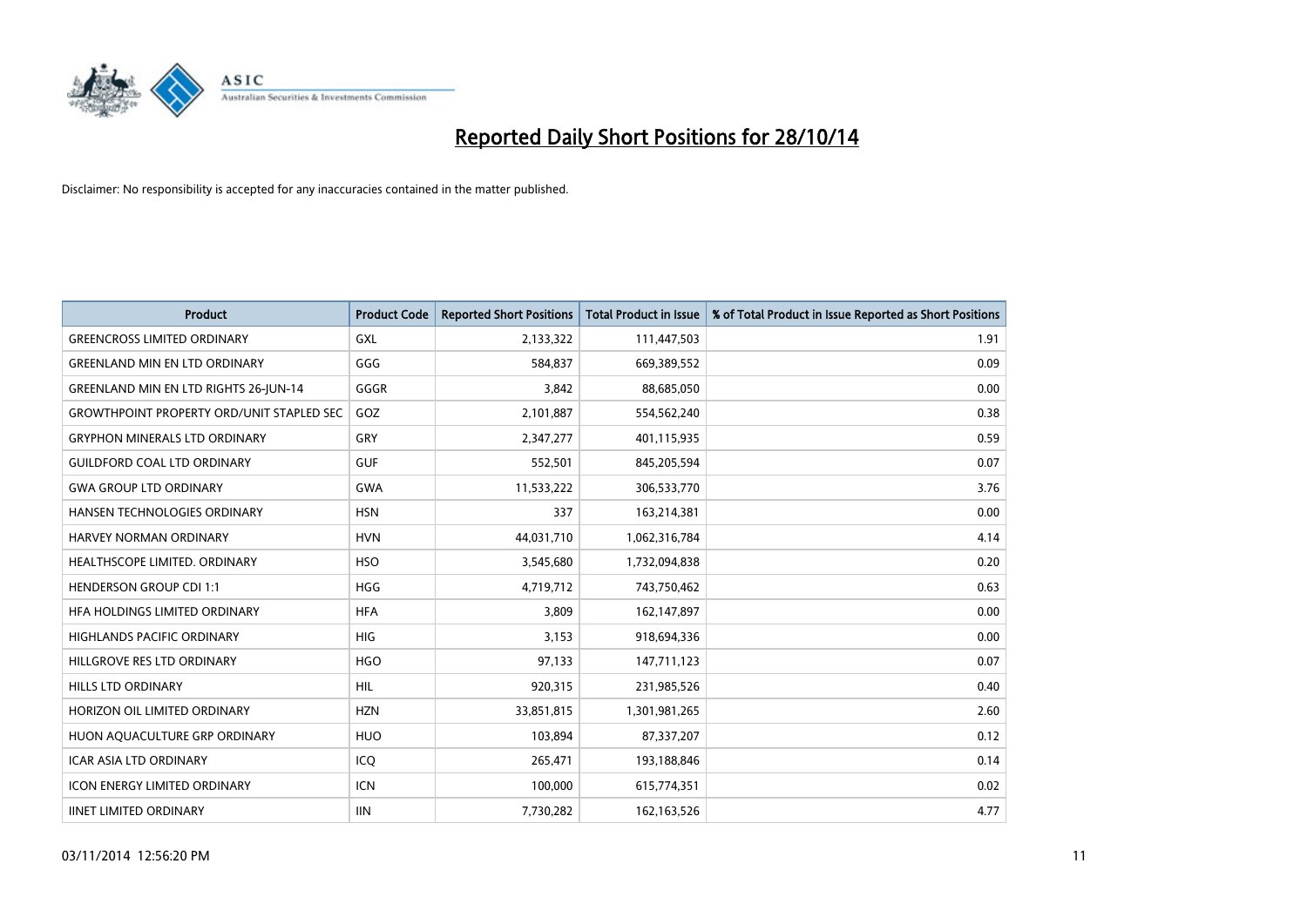

| <b>Product</b>                           | <b>Product Code</b> | <b>Reported Short Positions</b> | <b>Total Product in Issue</b> | % of Total Product in Issue Reported as Short Positions |
|------------------------------------------|---------------------|---------------------------------|-------------------------------|---------------------------------------------------------|
| <b>ILUKA RESOURCES ORDINARY</b>          | <b>ILU</b>          | 34,839,017                      | 418,700,517                   | 8.32                                                    |
| <b>IMDEX LIMITED ORDINARY</b>            | <b>IMD</b>          | 2,938,970                       | 216,203,136                   | 1.36                                                    |
| IMX RESOURCES LTD ORDINARY               | <b>IXR</b>          | $\mathbf{1}$                    | 507,497,146                   | 0.00                                                    |
| <b>INCITEC PIVOT ORDINARY</b>            | IPL                 | 33,630,520                      | 1,654,998,197                 | 2.03                                                    |
| <b>INDEPENDENCE GROUP ORDINARY</b>       | <b>IGO</b>          | 864,357                         | 234,256,573                   | 0.37                                                    |
| <b>INDOPHIL RESOURCES ORDINARY</b>       | <b>IRN</b>          | 4,339,756                       | 1,203,146,194                 | 0.36                                                    |
| <b>INDUSTRIA REIT STAPLED</b>            | <b>IDR</b>          | 286,815                         | 125,000,001                   | 0.23                                                    |
| <b>INFIGEN ENERGY STAPLED SECURITIES</b> | <b>IFN</b>          | 2,697,495                       | 767,887,581                   | 0.35                                                    |
| <b>INFOMEDIA LTD ORDINARY</b>            | <b>IFM</b>          | 850,183                         | 306,954,355                   | 0.28                                                    |
| INGENIA GROUP STAPLED SECURITIES         | <b>INA</b>          | 8,662,386                       | 878,851,911                   | 0.99                                                    |
| <b>INSURANCE AUSTRALIA ORDINARY</b>      | IAG                 | 10,625,906                      | 2,341,618,048                 | 0.45                                                    |
| <b>INTREPID MINES ORDINARY</b>           | IAU                 | 5,040,835                       | 557,654,880                   | 0.90                                                    |
| INVESTA OFFICE FUND STAPLED SECURITIES   | <b>IOF</b>          | 886,140                         | 614,047,458                   | 0.14                                                    |
| <b>INVOCARE LIMITED ORDINARY</b>         | <b>IVC</b>          | 4,613,025                       | 110,030,298                   | 4.19                                                    |
| <b>IOOF HOLDINGS LTD ORDINARY</b>        | IFL                 | 11,231,247                      | 300,133,752                   | 3.74                                                    |
| <b>IPROPERTY GROUP LTD ORDINARY</b>      | <b>IPP</b>          | 907,603                         | 181,703,204                   | 0.50                                                    |
| <b>IRESS LIMITED ORDINARY</b>            | <b>IRE</b>          | 5,542,196                       | 159,097,319                   | 3.48                                                    |
| <b>ISELECT LTD ORDINARY</b>              | <b>ISU</b>          | 889,632                         | 260,889,894                   | 0.34                                                    |
| <b>ISENTIA GROUP LTD ORDINARY</b>        | <b>ISD</b>          | 425,856                         | 200,000,001                   | 0.21                                                    |
| <b>ISENTRIC LTD. ORDINARY</b>            | ICU                 | 135,457                         | 76,746,962                    | 0.18                                                    |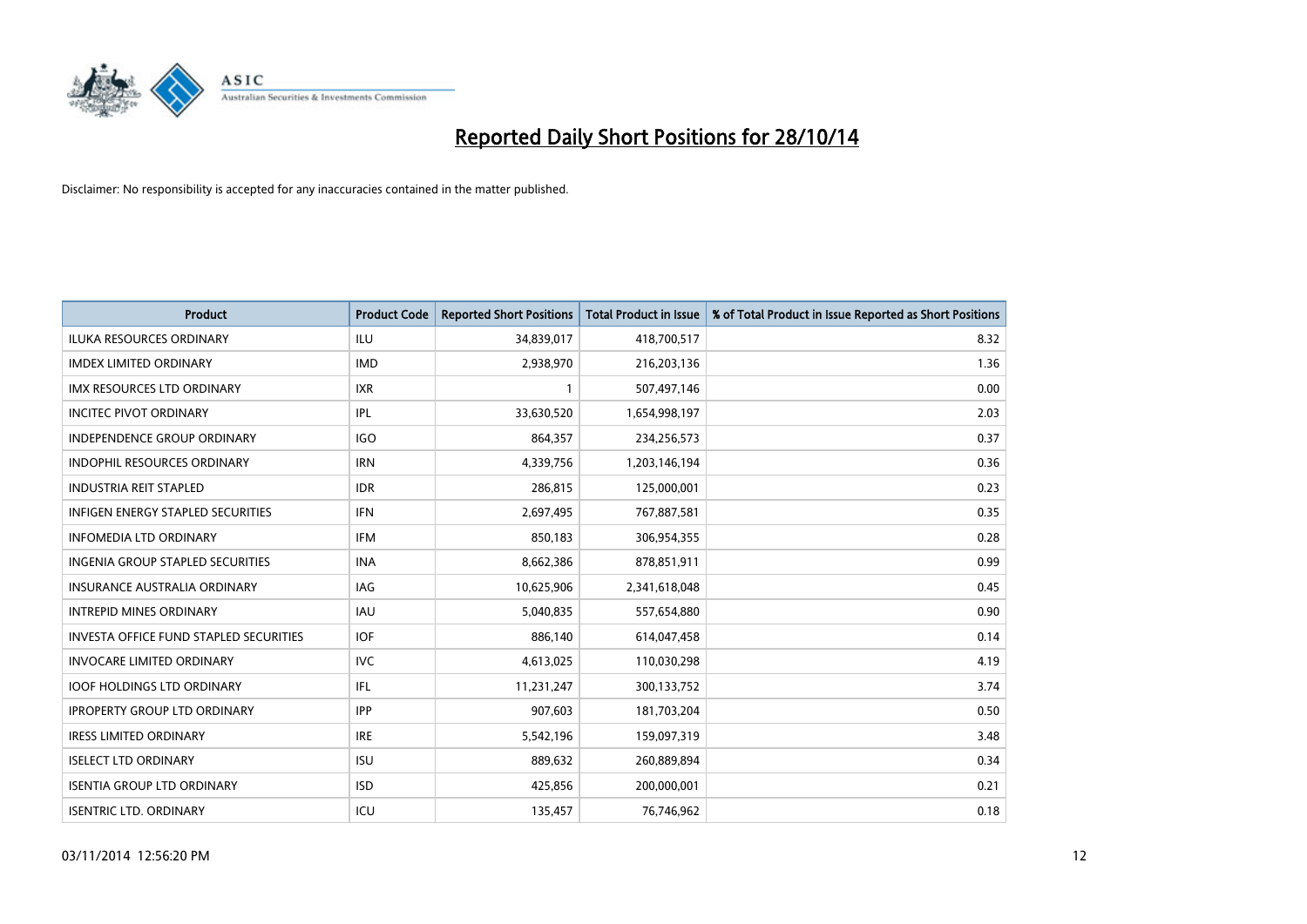

| <b>Product</b>                                  | <b>Product Code</b> | <b>Reported Short Positions</b> | <b>Total Product in Issue</b> | % of Total Product in Issue Reported as Short Positions |
|-------------------------------------------------|---------------------|---------------------------------|-------------------------------|---------------------------------------------------------|
| <b>JAMES HARDIE INDUST CHESS DEPOSITARY INT</b> | <b>IHX</b>          | 6,926,432                       | 444,933,946                   | 1.56                                                    |
| JAPARA HEALTHCARE LT ORDINARY                   | <b>IHC</b>          | 6,084,108                       | 263,046,592                   | 2.31                                                    |
| <b>IB HI-FI LIMITED ORDINARY</b>                | <b>IBH</b>          | 12,232,616                      | 98,947,309                    | 12.36                                                   |
| <b>KAGARA LTD ORDINARY</b>                      | <b>KZL</b>          | 34,720                          | 798,953,117                   | 0.00                                                    |
| KAROON GAS AUSTRALIA ORDINARY                   | <b>KAR</b>          | 19,876,937                      | 252,969,964                   | 7.86                                                    |
| KATHMANDU HOLD LTD ORDINARY                     | <b>KMD</b>          | 4,810,740                       | 201,318,944                   | 2.39                                                    |
| <b>KBL MINING LIMITED ORDINARY</b>              | <b>KBL</b>          | 1,820                           | 393,535,629                   | 0.00                                                    |
| KINGSGATE CONSOLID, ORDINARY                    | <b>KCN</b>          | 20,607,481                      | 223,584,937                   | 9.22                                                    |
| KINGSROSE MINING LTD ORDINARY                   | <b>KRM</b>          | 426,348                         | 358,611,493                   | 0.12                                                    |
| <b>KOGI IRON LTD ORDINARY</b>                   | <b>KFE</b>          | 2,272,098                       | 376,669,836                   | 0.60                                                    |
| LEIGHTON HOLDINGS ORDINARY                      | LEI                 | 5,436,352                       | 338,503,563                   | 1.61                                                    |
| LEND LEASE GROUP UNIT/ORD STAPLED               | <b>LLC</b>          | 2,300,351                       | 579,596,726                   | 0.40                                                    |
| LIQUEFIED NATURAL ORDINARY                      | <b>LNG</b>          | 8,479,794                       | 461,423,201                   | 1.84                                                    |
| LONESTAR RESO LTD ORDINARY                      | LNR                 | 70,535                          | 752,187,211                   | 0.01                                                    |
| LUCAPA DIAMOND LTD ORDINARY                     | <b>LOM</b>          | 37,993                          | 181,851,630                   | 0.02                                                    |
| LYNAS CORPORATION ORDINARY                      | <b>LYC</b>          | 86,220,287                      | 3,370,878,205                 | 2.56                                                    |
| LYNAS CORPORATION RIGHTS 13-OCT-14              | <b>LYCR</b>         | 5,071                           | 887,071,988                   | 0.00                                                    |
| <b>M2 GRP LTD ORDINARY</b>                      | <b>MTU</b>          | 4,911,891                       | 180,974,848                   | 2.71                                                    |
| <b>MACA LIMITED ORDINARY</b>                    | <b>MLD</b>          | 246,480                         | 232,676,373                   | 0.11                                                    |
| <b>MACMAHON HOLDINGS ORDINARY</b>               | <b>MAH</b>          | 178,165                         | 1,261,699,966                 | 0.01                                                    |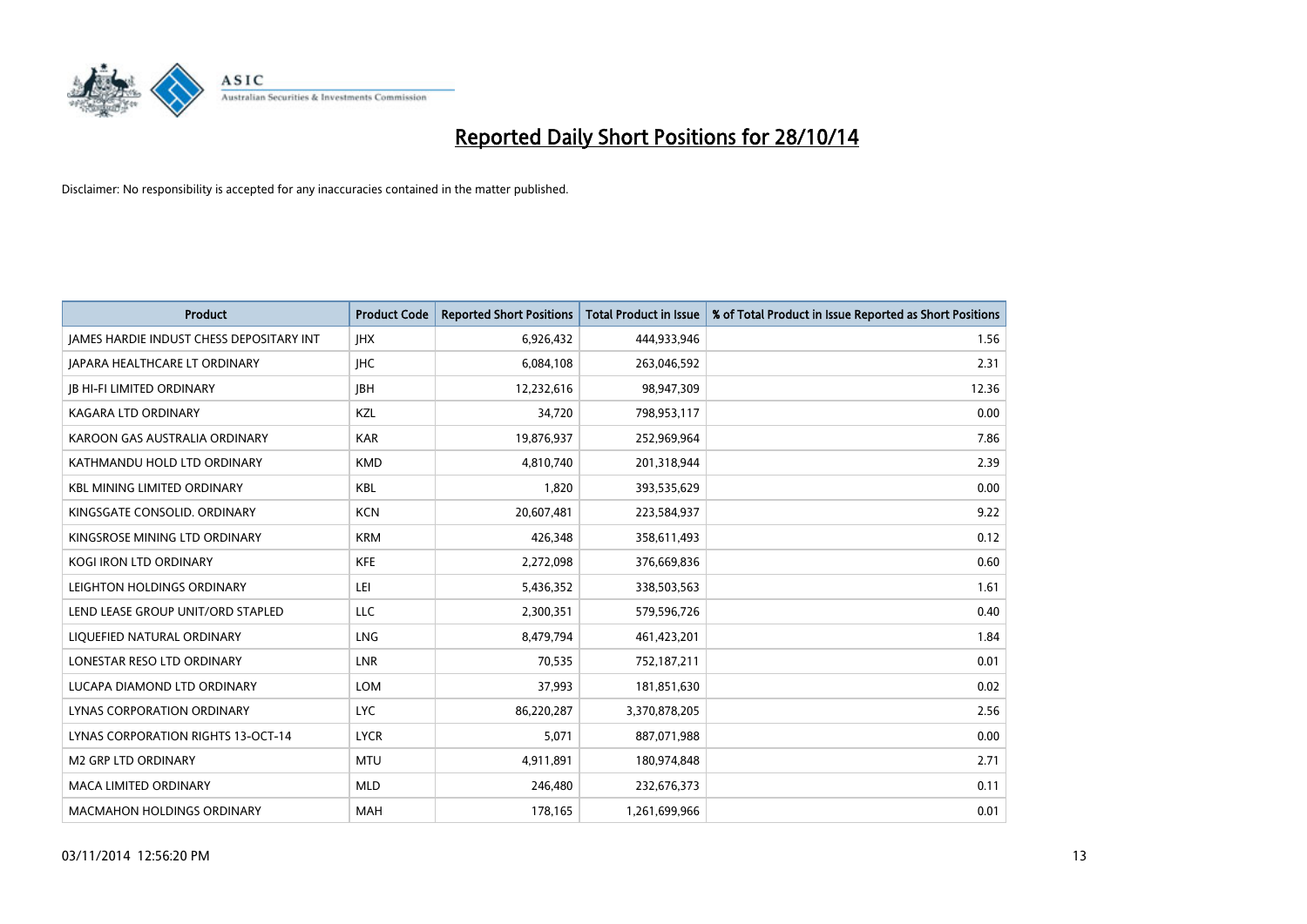

| <b>Product</b>                        | <b>Product Code</b> | <b>Reported Short Positions</b> | <b>Total Product in Issue</b> | % of Total Product in Issue Reported as Short Positions |
|---------------------------------------|---------------------|---------------------------------|-------------------------------|---------------------------------------------------------|
| MACO ATLAS ROADS GRP ORDINARY STAPLED | <b>MQA</b>          | 5,973,000                       | 511,538,852                   | 1.17                                                    |
| MACQUARIE GROUP LTD ORDINARY          | <b>MOG</b>          | 1,058,417                       | 321,202,994                   | 0.33                                                    |
| MAGELLAN FIN GRP LTD ORDINARY         | <b>MFG</b>          | 4,470,792                       | 159,571,466                   | 2.80                                                    |
| MANTRA GROUP LTD ORDINARY             | <b>MTR</b>          | 3,416,615                       | 249,471,229                   | 1.37                                                    |
| <b>MATRIX C &amp; E LTD ORDINARY</b>  | <b>MCE</b>          | 2,559,658                       | 94,555,428                    | 2.71                                                    |
| MAVERICK DRILLING ORDINARY            | <b>MAD</b>          | 3,256,082                       | 544,321,602                   | 0.60                                                    |
| <b>MAXITRANS INDUSTRIES ORDINARY</b>  | <b>MXI</b>          | 29,281                          | 185,075,653                   | 0.02                                                    |
| MAYNE PHARMA LTD ORDINARY             | <b>MYX</b>          | 10,916,144                      | 587,634,335                   | 1.86                                                    |
| MCMILLAN SHAKESPEARE ORDINARY         | <b>MMS</b>          | 1,094,448                       | 77,525,801                    | 1.41                                                    |
| <b>MCPHERSON'S LTD ORDINARY</b>       | <b>MCP</b>          | 10,011                          | 95,434,645                    | 0.01                                                    |
| MEDUSA MINING LTD ORDINARY            | <b>MML</b>          | 13,945,676                      | 207,794,301                   | 6.71                                                    |
| MERIDIAN ENERGY INSTALMENT RECEIPTS   | <b>MEZCA</b>        | 200,000                         | 1,255,413,626                 | 0.02                                                    |
| <b>MERMAID MARINE ORDINARY</b>        | <b>MRM</b>          | 18,014,273                      | 368,665,949                   | 4.89                                                    |
| MESOBLAST LIMITED ORDINARY            | <b>MSB</b>          | 19,672,608                      | 321,696,029                   | 6.12                                                    |
| METALS X LIMITED ORDINARY             | <b>MLX</b>          | 3,322,617                       | 1,655,826,110                 | 0.20                                                    |
| METCASH LIMITED ORDINARY              | <b>MTS</b>          | 120,780,342                     | 903,309,574                   | 13.37                                                   |
| METMINCO LIMITED ORDINARY             | <b>MNC</b>          | 32,000                          | 1,796,381,542                 | 0.00                                                    |
| MIGHTY RIVER POWER ORDINARY           | <b>MYT</b>          | 3,377,225                       | 1,400,012,517                 | 0.24                                                    |
| MINCOR RESOURCES NL ORDINARY          | <b>MCR</b>          | 109,760                         | 188,208,274                   | 0.06                                                    |
| MINERAL DEPOSITS ORDINARY             | <b>MDL</b>          | 1,133,018                       | 103,676,341                   | 1.09                                                    |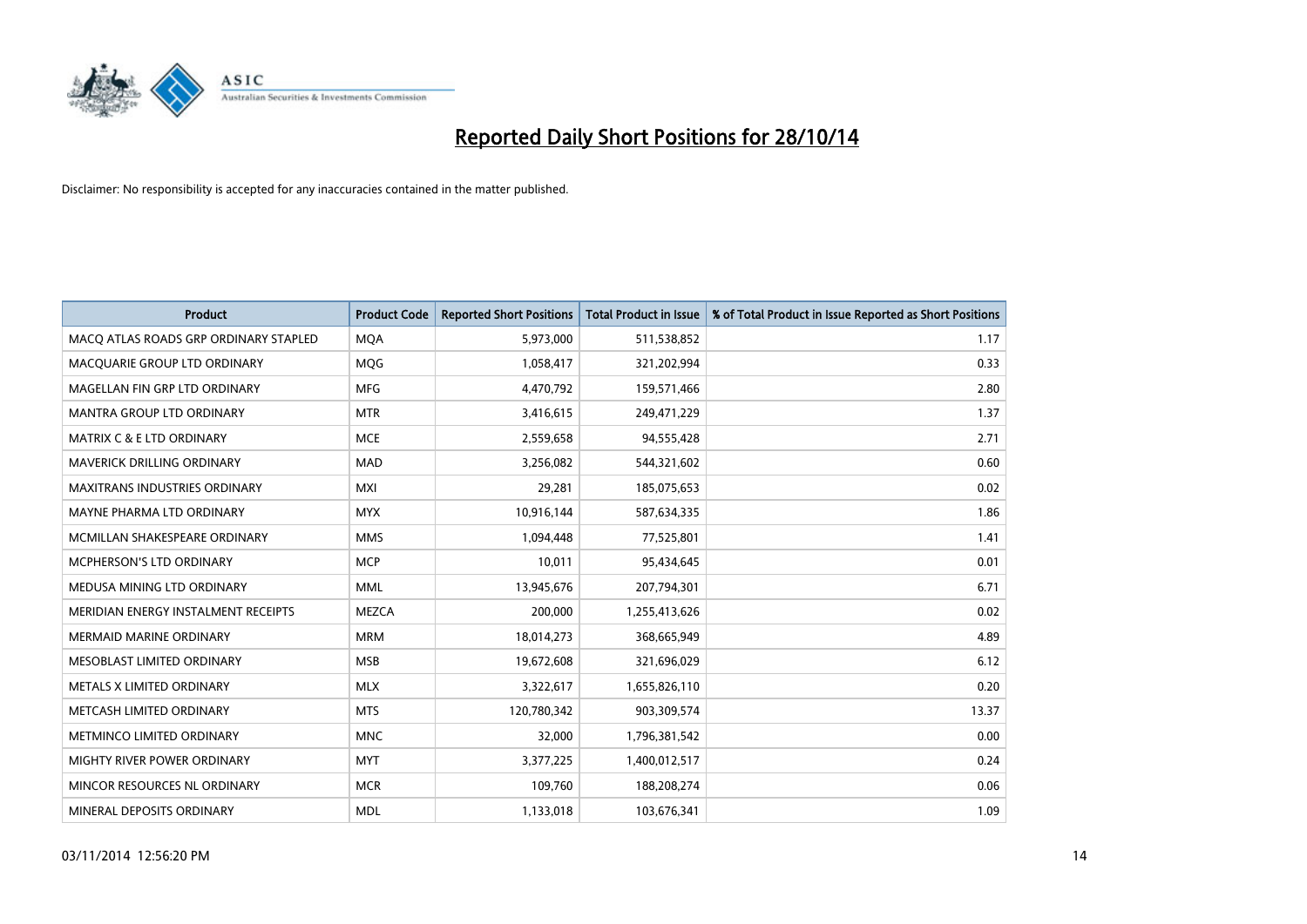

| <b>Product</b>                    | <b>Product Code</b> | <b>Reported Short Positions</b> | <b>Total Product in Issue</b> | % of Total Product in Issue Reported as Short Positions |
|-----------------------------------|---------------------|---------------------------------|-------------------------------|---------------------------------------------------------|
| MINERAL RESOURCES, ORDINARY       | <b>MIN</b>          | 16,001,962                      | 187,270,274                   | 8.54                                                    |
| MINT WIRELESS ORDINARY            | <b>MNW</b>          | 2,465                           | 470,372,395                   | 0.00                                                    |
| MIRABELA NICKEL LTD ORDINARY      | <b>MBN</b>          | 10                              | 929,710,216                   | 0.00                                                    |
| MIRVAC GROUP STAPLED SECURITIES   | <b>MGR</b>          | 2,471,657                       | 3,697,197,370                 | 0.07                                                    |
| MOBILE EMBRACE LTD ORDINARY       | <b>MBE</b>          | 28,000                          | 376,510,098                   | 0.01                                                    |
| MOLOPO ENERGY LTD ORDINARY        | <b>MPO</b>          | 31,118                          | 248,705,730                   | 0.01                                                    |
| MONADELPHOUS GROUP ORDINARY       | <b>MND</b>          | 7,789,119                       | 92,998,380                    | 8.38                                                    |
| MONASH IVF GROUP LTD ORDINARY     | <b>MVF</b>          | 540,886                         | 231,081,089                   | 0.23                                                    |
| MORTGAGE CHOICE LTD ORDINARY      | <b>MOC</b>          | 1,086                           | 123,879,296                   | 0.00                                                    |
| <b>MOUNT GIBSON IRON ORDINARY</b> | <b>MGX</b>          | 36,889,424                      | 1,090,805,085                 | 3.38                                                    |
| MULTIPLEX SITES SITES             | <b>MXUPA</b>        | 2,469                           | 4,500,000                     | 0.05                                                    |
| <b>MYER HOLDINGS LTD ORDINARY</b> | <b>MYR</b>          | 97,969,176                      | 585,689,551                   | 16.73                                                   |
| NANOSONICS LIMITED ORDINARY       | <b>NAN</b>          | 2,086,081                       | 264,332,826                   | 0.79                                                    |
| NATIONAL AUST. BANK ORDINARY      | <b>NAB</b>          | 19,285,661                      | 2,365,790,790                 | 0.82                                                    |
| NATIONAL STORAGE STAPLED          | <b>NSR</b>          | 1,014,510                       | 290,831,660                   | 0.35                                                    |
| NAVITAS LIMITED ORDINARY          | <b>NVT</b>          | 3,408,273                       | 376,037,813                   | 0.91                                                    |
| NEARMAP LTD ORDINARY              | <b>NEA</b>          | 1,357,646                       | 338,146,101                   | 0.40                                                    |
| NEON ENERGY LIMITED ORDINARY      | <b>NEN</b>          | 140,474                         | 553,037,848                   | 0.03                                                    |
| NEW HOPE CORPORATION ORDINARY     | <b>NHC</b>          | 977,540                         | 830,999,449                   | 0.12                                                    |
| NEWCREST MINING ORDINARY          | <b>NCM</b>          | 8,439,677                       | 766,510,971                   | 1.10                                                    |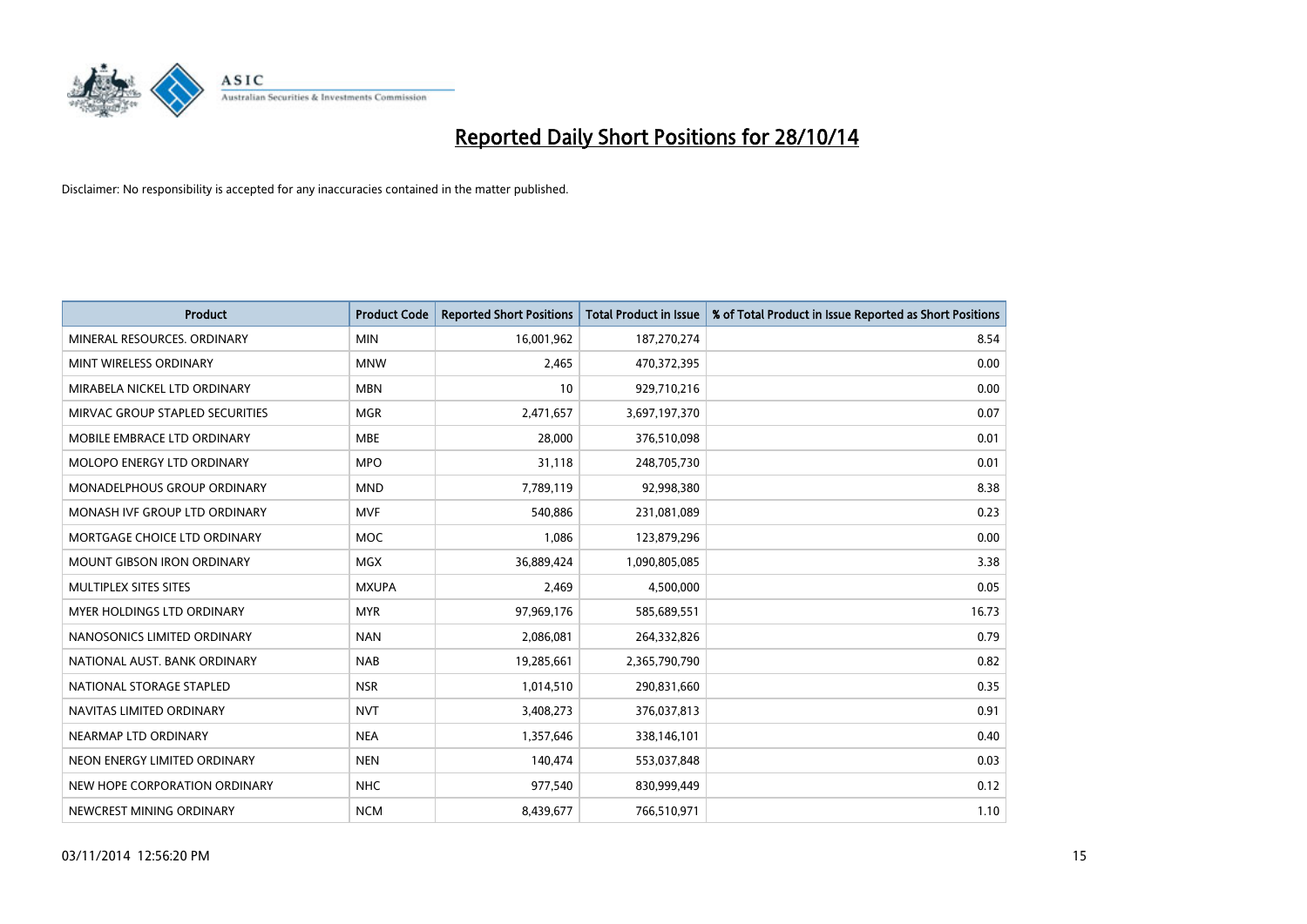

| <b>Product</b>                        | <b>Product Code</b> | <b>Reported Short Positions</b> | <b>Total Product in Issue</b> | % of Total Product in Issue Reported as Short Positions |
|---------------------------------------|---------------------|---------------------------------|-------------------------------|---------------------------------------------------------|
| NEWS CORP A NON-VOTING CDI            | <b>NWSLV</b>        | 313,171                         | 2,692,304                     | 11.63                                                   |
| NEWS CORP B VOTING CDI                | <b>NWS</b>          | 2,054,005                       | 23,433,427                    | 8.77                                                    |
| NEWSAT LIMITED ORDINARY               | <b>NWT</b>          | 6,987,582                       | 613,199,841                   | 1.14                                                    |
| NEXTDC LIMITED ORDINARY               | <b>NXT</b>          | 18,900,156                      | 193,154,486                   | 9.78                                                    |
| NEXUS ENERGY LIMITED ORDINARY         | <b>NXS</b>          | 83,983                          | 1,330,219,459                 | 0.01                                                    |
| NIB HOLDINGS LIMITED ORDINARY         | <b>NHF</b>          | 2,362,412                       | 439,004,182                   | 0.54                                                    |
| NINE ENTERTAINMENT ORDINARY           | <b>NEC</b>          | 10,271,110                      | 940,295,023                   | 1.09                                                    |
| NOBLE MINERAL RES ORDINARY            | <b>NMG</b>          | 2,365,726                       | 666,397,952                   | 0.36                                                    |
| NORTHERN IRON LTD ORDINARY            | <b>NFE</b>          | 11,392                          | 484,405,314                   | 0.00                                                    |
| NORTHERN STAR ORDINARY                | <b>NST</b>          | 13,273,029                      | 592,256,718                   | 2.24                                                    |
| NRW HOLDINGS LIMITED ORDINARY         | <b>NWH</b>          | 7,407,264                       | 278,888,011                   | 2.66                                                    |
| NUFARM LIMITED ORDINARY               | <b>NUF</b>          | 11,624,094                      | 264,367,746                   | 4.40                                                    |
| NUPLEX INDUSTRIES ORDINARY            | <b>NPX</b>          | 1,000                           | 198,125,827                   | 0.00                                                    |
| OCEANAGOLD CORP. CHESS DEPOSITARY INT | <b>OGC</b>          | 2,024,754                       | 301,520,186                   | 0.67                                                    |
| OIL SEARCH LTD ORDINARY               | OSH                 | 3,177,628                       | 1,522,692,587                 | 0.21                                                    |
| OM HOLDINGS LIMITED ORDINARY          | <b>OMH</b>          | 58,082                          | 733,423,337                   | 0.01                                                    |
| ORBIS GOLD LTD ORDINARY               | OBS                 | 10,000                          | 249,886,056                   | 0.00                                                    |
| ORICA LIMITED ORDINARY                | ORI                 | 17,421,905                      | 372,743,291                   | 4.67                                                    |
| ORIGIN ENERGY ORDINARY                | <b>ORG</b>          | 7,130,609                       | 1,106,302,201                 | 0.64                                                    |
| OROCOBRE LIMITED ORDINARY             | <b>ORE</b>          | 2,503,205                       | 132,041,911                   | 1.90                                                    |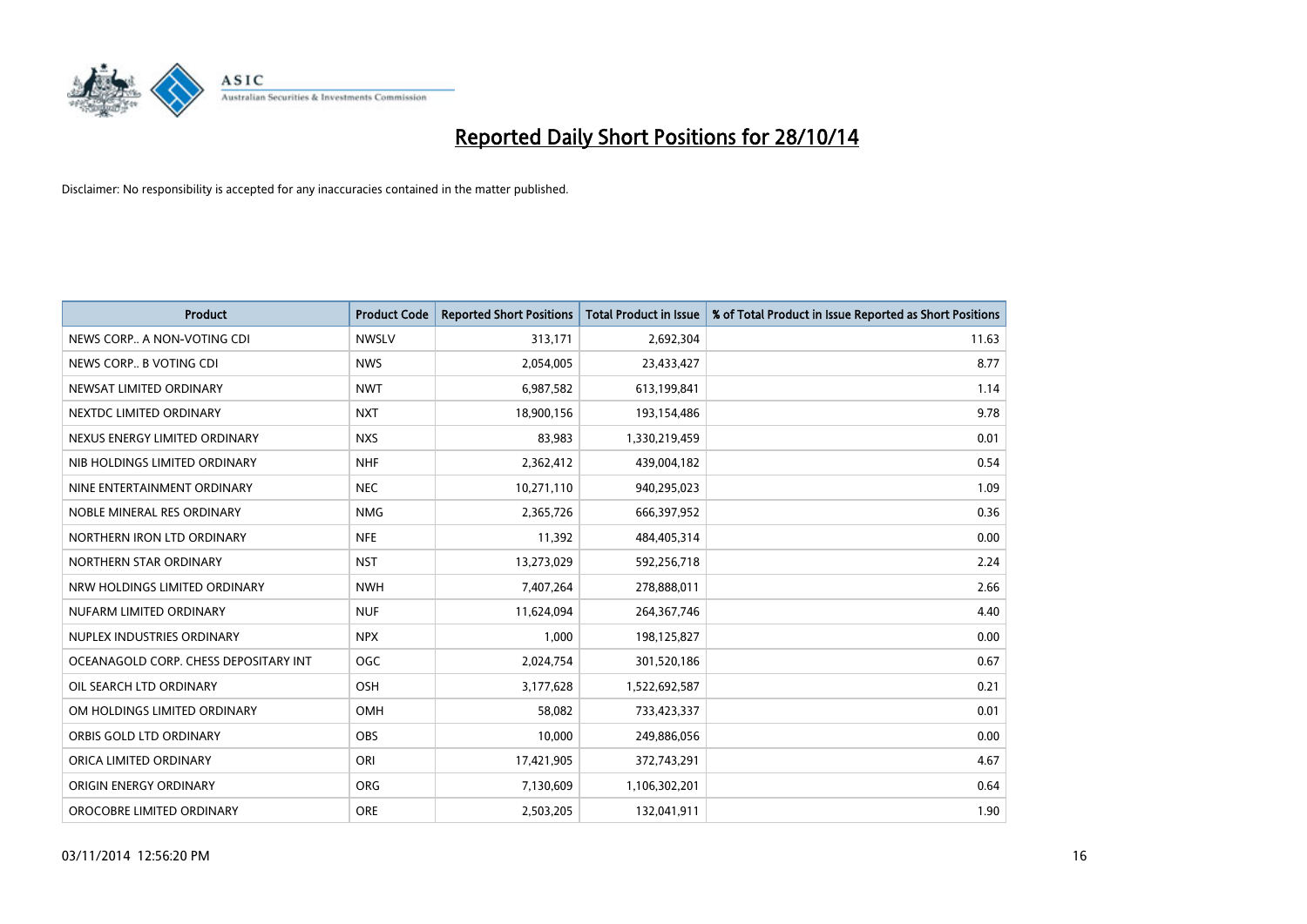

| <b>Product</b>                 | <b>Product Code</b> | <b>Reported Short Positions</b> | <b>Total Product in Issue</b> | % of Total Product in Issue Reported as Short Positions |
|--------------------------------|---------------------|---------------------------------|-------------------------------|---------------------------------------------------------|
| ORORA LIMITED ORDINARY         | <b>ORA</b>          | 6,236,631                       | 1,206,684,923                 | 0.52                                                    |
| OROTONGROUP LIMITED ORDINARY   | ORL                 | 253,451                         | 40,880,902                    | 0.62                                                    |
| OZ MINERALS ORDINARY           | OZL                 | 13,902,057                      | 303,470,022                   | 4.58                                                    |
| OZFOREX GROUP LTD ORDINARY     | <b>OFX</b>          | 8,790,163                       | 240,000,000                   | 3.66                                                    |
| <b>PACIFIC BRANDS ORDINARY</b> | <b>PBG</b>          | 63,431,189                      | 917,226,291                   | 6.92                                                    |
| PACT GROUP HLDGS LTD ORDINARY  | <b>PGH</b>          | 2,662,216                       | 294,097,961                   | 0.91                                                    |
| PALADIN ENERGY LTD ORDINARY    | <b>PDN</b>          | 113,112,331                     | 964,894,574                   | 11.72                                                   |
| PANAUST LIMITED ORDINARY       | <b>PNA</b>          | 54,295                          | 636,599,496                   | 0.01                                                    |
| PANORAMIC RESOURCES ORDINARY   | PAN                 | 103,191                         | 322,275,824                   | 0.03                                                    |
| PANTERRA GOLD LTD ORDINARY     | PGI                 | $\mathbf{1}$                    | 822,241,166                   | 0.00                                                    |
| PAPERLINX LIMITED ORDINARY     | <b>PPX</b>          | 44,691                          | 665,181,261                   | 0.01                                                    |
| PAPILLON RES LTD ORDINARY      | PIR                 | 112,616                         | 356,976,210                   | 0.03                                                    |
| PATTIES FOODS LTD ORDINARY     | PFL                 | 9,001                           | 139,144,338                   | 0.01                                                    |
| PEET LIMITED ORDINARY          | <b>PPC</b>          | 52,444                          | 434,682,005                   | 0.01                                                    |
| PERPETUAL LIMITED ORDINARY     | <b>PPT</b>          | 1,152,983                       | 46,574,426                    | 2.48                                                    |
| PERSEUS MINING LTD ORDINARY    | PRU                 | 22,292,104                      | 526,656,401                   | 4.23                                                    |
| PHARMAXIS LTD ORDINARY         | <b>PXS</b>          | 501,000                         | 309,637,849                   | 0.16                                                    |
| PHOENIX GOLD LIMITED ORDINARY  | <b>PXG</b>          | 180,527                         | 370,032,330                   | 0.05                                                    |
| PHOSPHAGENICS LTD. ORDINARY    | <b>POH</b>          | 43,750                          | 1,261,965,957                 | 0.00                                                    |
| PLATINUM ASSET ORDINARY        | <b>PTM</b>          | 3,068,195                       | 580,621,282                   | 0.53                                                    |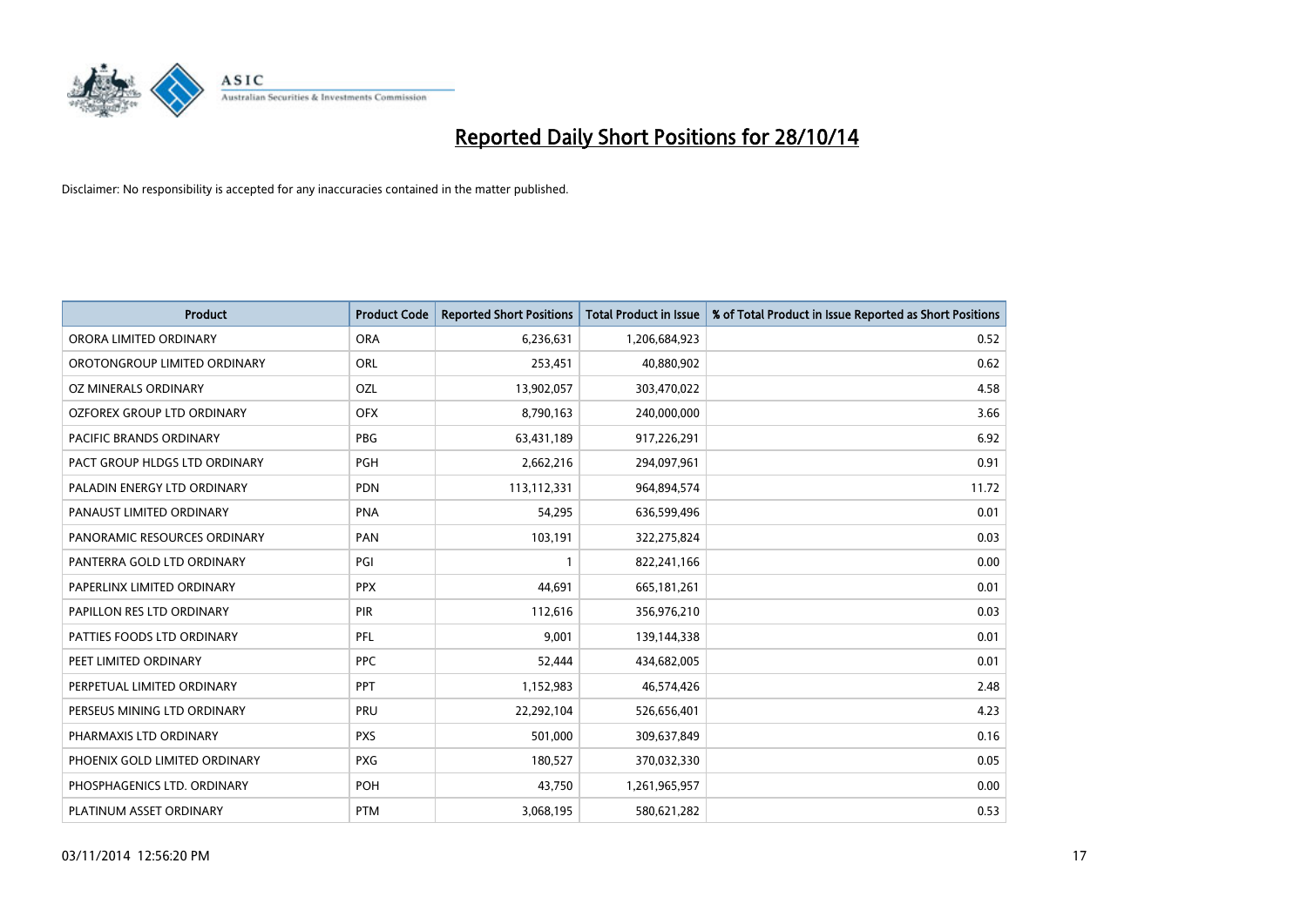

| <b>Product</b>                      | <b>Product Code</b> | <b>Reported Short Positions</b> | <b>Total Product in Issue</b> | % of Total Product in Issue Reported as Short Positions |
|-------------------------------------|---------------------|---------------------------------|-------------------------------|---------------------------------------------------------|
| PLATINUM AUSTRALIA ORDINARY         | <b>PLA</b>          | 836,027                         | 504,968,043                   | 0.17                                                    |
| PMP LIMITED ORDINARY                | <b>PMP</b>          | 27,581                          | 323,781,124                   | 0.01                                                    |
| POSEIDON NICK LTD ORDINARY          | <b>POS</b>          | 742,756                         | 601,024,910                   | 0.12                                                    |
| PRANA BIOTECHNOLOGY ORDINARY        | <b>PBT</b>          | 2,917,183                       | 488,936,960                   | 0.60                                                    |
| PREMIER INVESTMENTS ORDINARY        | <b>PMV</b>          | 231,982                         | 155,714,874                   | 0.15                                                    |
| PRIMA BIOMED LTD ORDINARY           | PRR                 | 132,361                         | 1,258,301,929                 | 0.01                                                    |
| PRIMARY HEALTH CARE ORDINARY        | <b>PRY</b>          | 26,055,293                      | 512,130,550                   | 5.09                                                    |
| PRIME MEDIA GRP LTD ORDINARY        | <b>PRT</b>          | 1,605,452                       | 366,330,303                   | 0.44                                                    |
| PROGRAMMED ORDINARY                 | <b>PRG</b>          | 195,102                         | 118,651,911                   | 0.16                                                    |
| PURA VIDA ENERGY NL ORDINARY        | <b>PVD</b>          | 14,896                          | 130,130,698                   | 0.01                                                    |
| <b>QANTAS AIRWAYS ORDINARY</b>      | QAN                 | 32,163,472                      | 2,196,330,250                 | 1.46                                                    |
| <b>OBE INSURANCE GROUP ORDINARY</b> | <b>OBE</b>          | 23,473,088                      | 1,364,945,301                 | 1.72                                                    |
| <b>QUBE HOLDINGS LTD ORDINARY</b>   | <b>QUB</b>          | 3,587,206                       | 1,054,428,076                 | 0.34                                                    |
| RAMSAY HEALTH CARE ORDINARY         | <b>RHC</b>          | 645,061                         | 202,081,252                   | 0.32                                                    |
| RANGE RESOURCES LTD ORDINARY        | <b>RRS</b>          | 750,000                         | 5,033,728,297                 | 0.01                                                    |
| RCG CORPORATION LTD ORDINARY        | <b>RCG</b>          | 240,363                         | 263,808,625                   | 0.09                                                    |
| <b>RCR TOMLINSON ORDINARY</b>       | <b>RCR</b>          | 401,179                         | 139,000,806                   | 0.29                                                    |
| <b>REA GROUP ORDINARY</b>           | <b>REA</b>          | 1,637,667                       | 131,714,699                   | 1.24                                                    |
| RECALL HOLDINGS LTD ORDINARY        | <b>REC</b>          | 7,249,222                       | 313,149,677                   | 2.31                                                    |
| RECKON LIMITED ORDINARY             | <b>RKN</b>          | 1,388,699                       | 112,084,762                   | 1.24                                                    |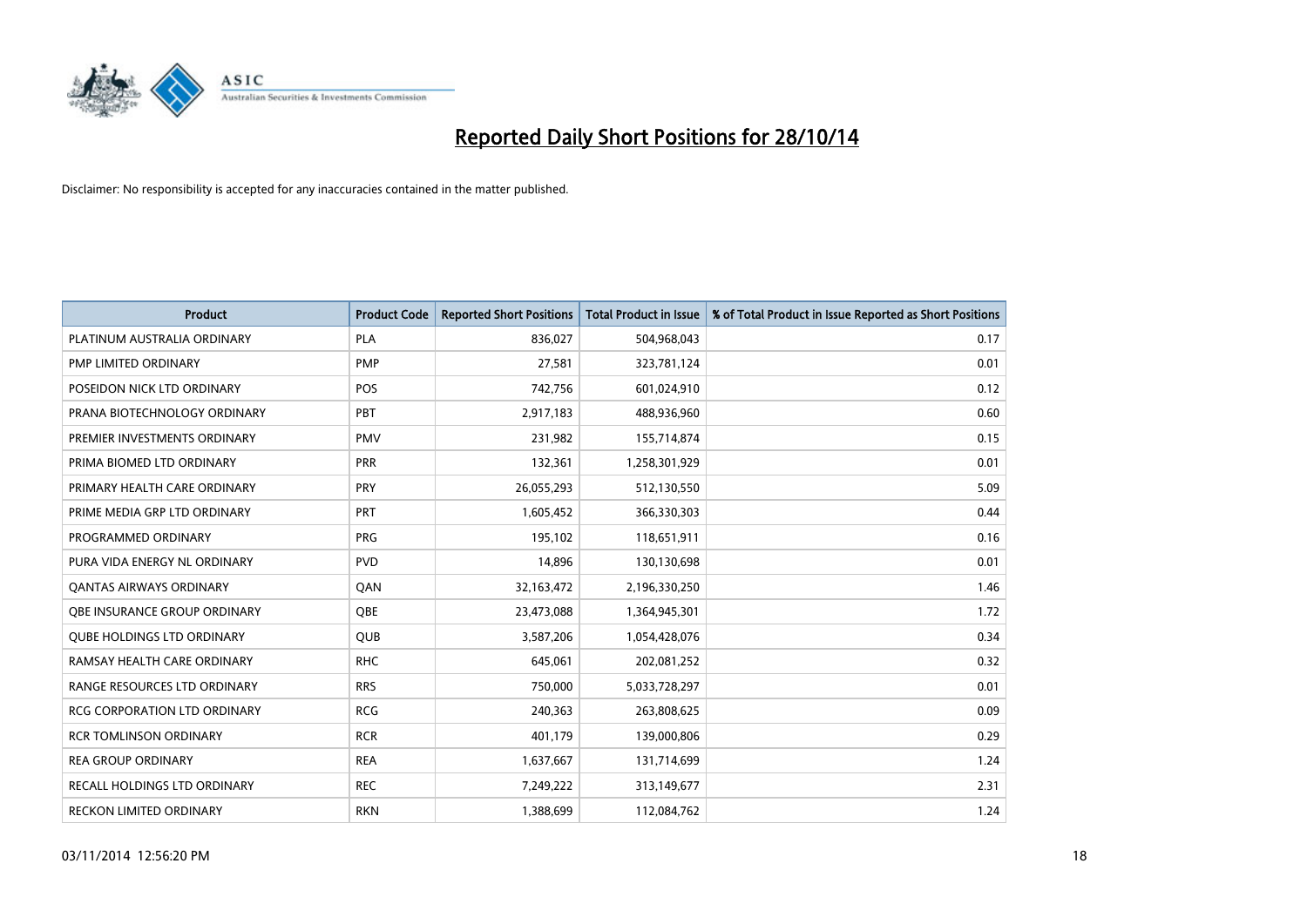

| <b>Product</b>                      | <b>Product Code</b> | <b>Reported Short Positions</b> | <b>Total Product in Issue</b> | % of Total Product in Issue Reported as Short Positions |
|-------------------------------------|---------------------|---------------------------------|-------------------------------|---------------------------------------------------------|
| <b>RED 5 LIMITED ORDINARY</b>       | <b>RED</b>          | 174,740                         | 759,451,008                   | 0.02                                                    |
| <b>RED FORK ENERGY ORDINARY</b>     | <b>RFE</b>          | 318,694                         | 501,051,719                   | 0.06                                                    |
| <b>RED RIVER RESOURCES ORDINARY</b> | <b>RVR</b>          | 62,582                          | 153,360,616                   | 0.04                                                    |
| REDBANK ENERGY LTD ORDINARY         | AEJ                 | 13                              | 786,287                       | 0.00                                                    |
| <b>REED RESOURCES LTD ORDINARY</b>  | <b>RDR</b>          | 2,000                           | 499,453,895                   | 0.00                                                    |
| REGIS HEALTHCARE LTD ORDINARY       | <b>REG</b>          | 153,910                         | 300,345,797                   | 0.05                                                    |
| <b>REGIS RESOURCES ORDINARY</b>     | <b>RRL</b>          | 48,982,532                      | 499,781,595                   | 9.80                                                    |
| RESMED INC CDI 10:1                 | <b>RMD</b>          | 34,043,331                      | 1,403,045,440                 | 2.43                                                    |
| <b>RESOLUTE MINING ORDINARY</b>     | <b>RSG</b>          | 9,913,254                       | 641,189,223                   | 1.55                                                    |
| <b>RESOURCE GENERATION ORDINARY</b> | <b>RES</b>          | 1,220                           | 581,380,338                   | 0.00                                                    |
| RETAIL FOOD GROUP ORDINARY          | <b>RFG</b>          | 5,742,569                       | 146,046,559                   | 3.93                                                    |
| REX MINERALS LIMITED ORDINARY       | <b>RXM</b>          | 1,123,056                       | 220,519,784                   | 0.51                                                    |
| RIO TINTO LIMITED ORDINARY          | <b>RIO</b>          | 3,478,133                       | 435,758,720                   | 0.80                                                    |
| <b>RNI NL. ORDINARY</b>             | <b>RNI</b>          | 500,000                         | 466,055,957                   | 0.11                                                    |
| ROC OIL COMPANY ORDINARY            | <b>ROC</b>          | 1,677,523                       | 687,618,400                   | 0.24                                                    |
| ROX RESOURCES ORDINARY              | <b>RXL</b>          | 3,009,644                       | 849,673,095                   | 0.35                                                    |
| ROYAL WOLF HOLDINGS ORDINARY        | <b>RWH</b>          | 209,381                         | 100,387,052                   | 0.21                                                    |
| RUBIK FINANCIAL LTD, ORDINARY       | <b>RFL</b>          | 25,660                          | 341,249,914                   | 0.01                                                    |
| RUNGEPINCOCKMINARCO ORDINARY        | <b>RUL</b>          | 8,667                           | 177,653,062                   | 0.00                                                    |
| RURAL FUNDS GROUP STAPLED           | <b>RFF</b>          | 50,000                          | 117,286,673                   | 0.04                                                    |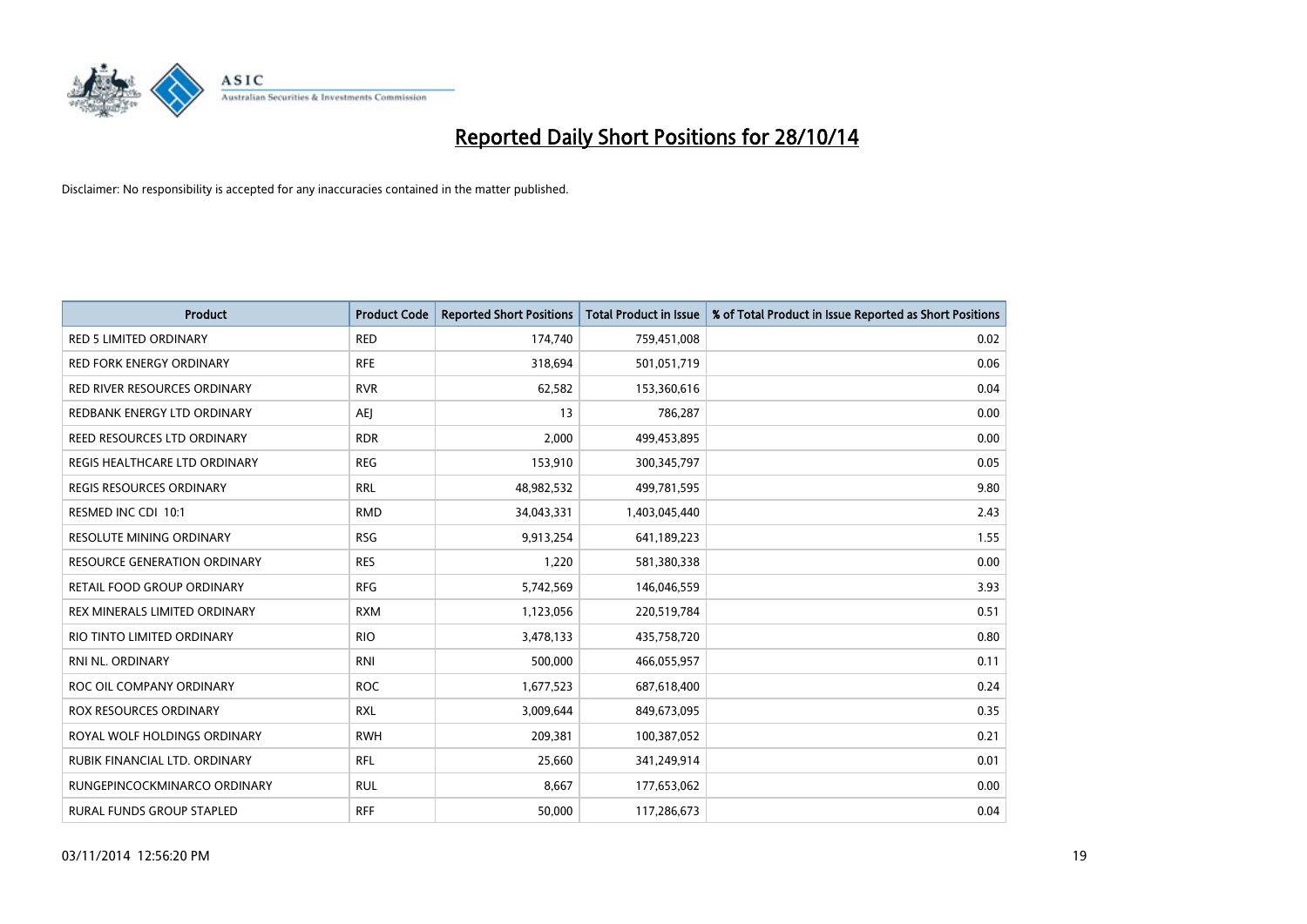

| <b>Product</b>                        | <b>Product Code</b> | <b>Reported Short Positions</b> | <b>Total Product in Issue</b> | % of Total Product in Issue Reported as Short Positions |
|---------------------------------------|---------------------|---------------------------------|-------------------------------|---------------------------------------------------------|
| SAI GLOBAL LIMITED ORDINARY           | SAI                 | 383,644                         | 211,726,802                   | 0.18                                                    |
| SALMAT LIMITED ORDINARY               | <b>SLM</b>          | 101,385                         | 159,812,799                   | 0.06                                                    |
| SAMSON OIL & GAS LTD ORDINARY         | <b>SSN</b>          | 16,957,880                      | 2,837,780,958                 | 0.60                                                    |
| SANDFIRE RESOURCES ORDINARY           | <b>SFR</b>          | 3,051,777                       | 155,640,968                   | 1.96                                                    |
| SANTOS LTD ORDINARY                   | <b>STO</b>          | 7,145,782                       | 982,267,991                   | 0.73                                                    |
| SARACEN MINERAL ORDINARY              | <b>SAR</b>          | 4,746,803                       | 792,784,738                   | 0.60                                                    |
| SCA PROPERTY GROUP STAPLED SECURITIES | <b>SCP</b>          | 15,658,720                      | 648,628,320                   | 2.41                                                    |
| <b>SCENTRE GRP STAPLED</b>            | SCG                 | 26,195,772                      | 5,324,296,678                 | 0.49                                                    |
| SEDGMAN LIMITED ORDINARY              | <b>SDM</b>          | 1,128,550                       | 227,059,277                   | 0.50                                                    |
| SEEK LIMITED ORDINARY                 | <b>SEK</b>          | 12,110,150                      | 342,335,122                   | 3.54                                                    |
| SELECT HARVESTS ORDINARY              | <b>SHV</b>          | 1,226,000                       | 70,940,874                    | 1.73                                                    |
| SENEX ENERGY LIMITED ORDINARY         | SXY                 | 46,632,437                      | 1,149,657,377                 | 4.06                                                    |
| SERVICE STREAM ORDINARY               | <b>SSM</b>          | 30                              | 386,389,873                   | 0.00                                                    |
| SEVEN GROUP HOLDINGS ORDINARY         | <b>SVW</b>          | 1,685,612                       | 300,660,933                   | 0.56                                                    |
| SEVEN WEST MEDIA LTD ORDINARY         | <b>SWM</b>          | 16,523,736                      | 999,160,872                   | 1.65                                                    |
| SEYMOUR WHYTE LTD ORDINARY            | <b>SWL</b>          | 35,502                          | 87,647,595                    | 0.04                                                    |
| SG FLEET GROUP LTD ORDINARY           | SGF                 | 64,972                          | 242,691,826                   | 0.03                                                    |
| SIGMA PHARMACEUTICAL ORDINARY         | <b>SIP</b>          | 16,872,267                      | 1,108,086,575                 | 1.52                                                    |
| SILEX SYSTEMS ORDINARY                | <b>SLX</b>          | 8,980,985                       | 170,467,339                   | 5.27                                                    |
| SILVER CHEF LIMITED ORDINARY          | SIV                 | 33,158                          | 29,640,865                    | 0.11                                                    |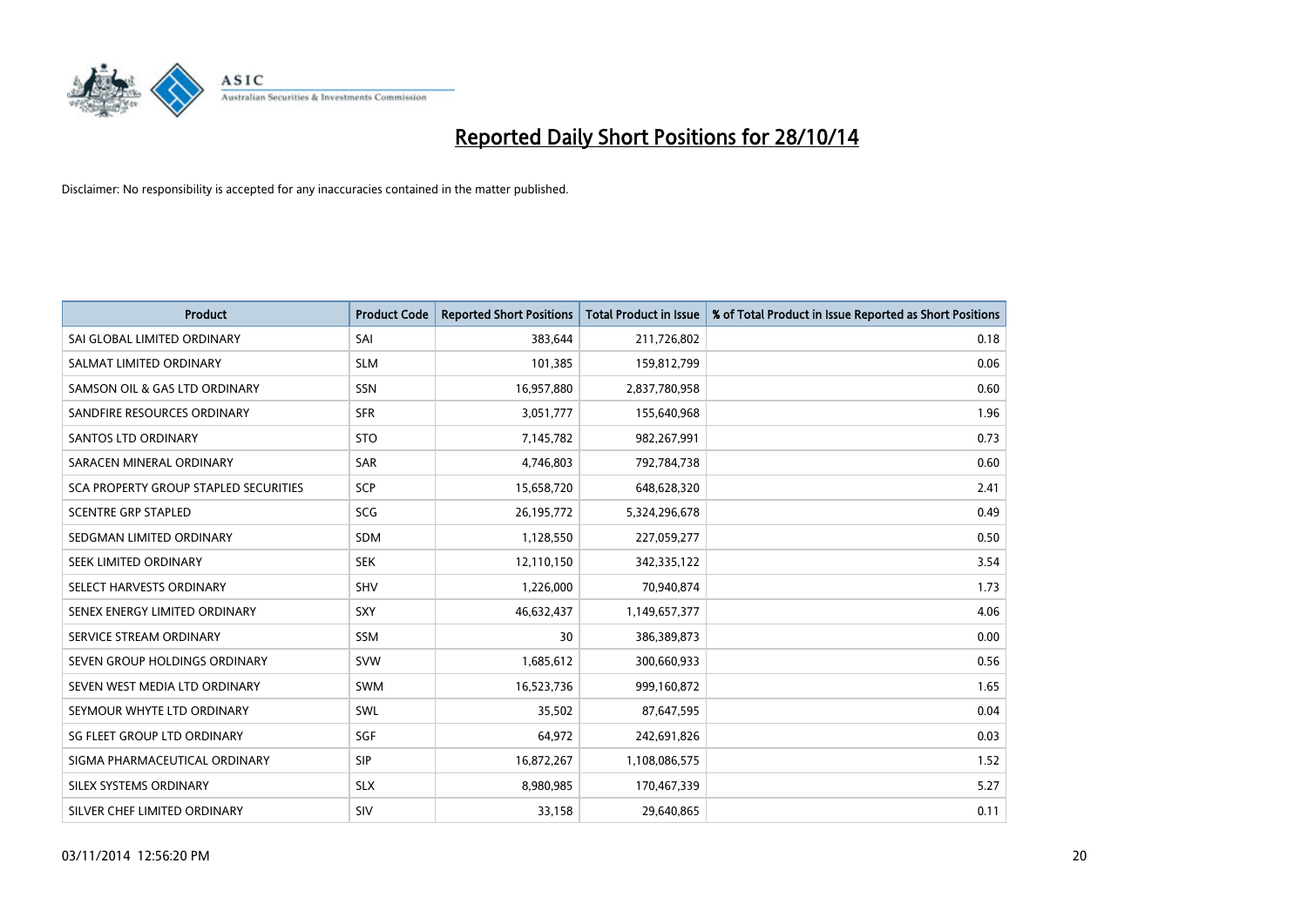

| <b>Product</b>                           | <b>Product Code</b> | <b>Reported Short Positions</b> | <b>Total Product in Issue</b> | % of Total Product in Issue Reported as Short Positions |
|------------------------------------------|---------------------|---------------------------------|-------------------------------|---------------------------------------------------------|
| SILVER LAKE RESOURCE ORDINARY            | <b>SLR</b>          | 26,281,488                      | 503,233,971                   | 5.22                                                    |
| SIMS METAL MGMT LTD ORDINARY             | SGM                 | 15,054,851                      | 204,633,630                   | 7.36                                                    |
| SINGAPORE TELECOMM. CHESS DEPOSITARY INT | SGT                 | 2,054,311                       | 115,837,110                   | 1.77                                                    |
| SINO GAS ENERGY ORDINARY                 | <b>SEH</b>          | 8,118,907                       | 1,541,672,358                 | 0.53                                                    |
| SIRIUS RESOURCES NL ORDINARY             | <b>SIR</b>          | 13,522,870                      | 340,988,269                   | 3.97                                                    |
| SIRTEX MEDICAL ORDINARY                  | <b>SRX</b>          | 54,450                          | 56,524,273                    | 0.10                                                    |
| SKILLED GROUP LTD ORDINARY               | <b>SKE</b>          | 6,667,178                       | 235,753,791                   | 2.83                                                    |
| <b>SKY NETWORK ORDINARY</b>              | <b>SKT</b>          | 11,553,993                      | 389,139,785                   | 2.97                                                    |
| SKYCITY ENT GRP LTD ORDINARY             | <b>SKC</b>          | 8,524,115                       | 592,857,388                   | 1.44                                                    |
| <b>SLATER &amp; GORDON ORDINARY</b>      | SGH                 | 1,795,125                       | 205,583,924                   | 0.87                                                    |
| SMARTGRP CORPORATION ORDINARY            | <b>SIQ</b>          | 5,437                           | 101,461,150                   | 0.01                                                    |
| SMS MANAGEMENT, ORDINARY                 | <b>SMX</b>          | 1,782,628                       | 69,394,537                    | 2.57                                                    |
| SONIC HEALTHCARE ORDINARY                | <b>SHL</b>          | 2,820,275                       | 401,171,556                   | 0.70                                                    |
| SOUL PATTINSON (W.H) ORDINARY            | SOL                 | 13,193                          | 239,395,320                   | 0.01                                                    |
| SP AUSNET STAPLED SECURITIES             | <b>SPN</b>          | 595,889                         | 3,425,244,162                 | 0.02                                                    |
| SPARK INFRASTRUCTURE STAPLED US PROHIBT. | SKI                 | 12,492,399                      | 1,466,360,128                 | 0.85                                                    |
| SPARK NEW ZEALAND ORDINARY               | <b>SPK</b>          | 13,454,193                      | 1,834,767,958                 | 0.73                                                    |
| SPDR 200 FUND ETF UNITS                  | <b>STW</b>          | 17,548                          | 46,546,865                    | 0.04                                                    |
| SPECIALTY FASHION ORDINARY               | <b>SFH</b>          | 108,002                         | 192,236,121                   | 0.06                                                    |
| SPOTLESS GRP HLD LTD ORDINARY            | <b>SPO</b>          | 24,285,084                      | 1,098,290,178                 | 2.21                                                    |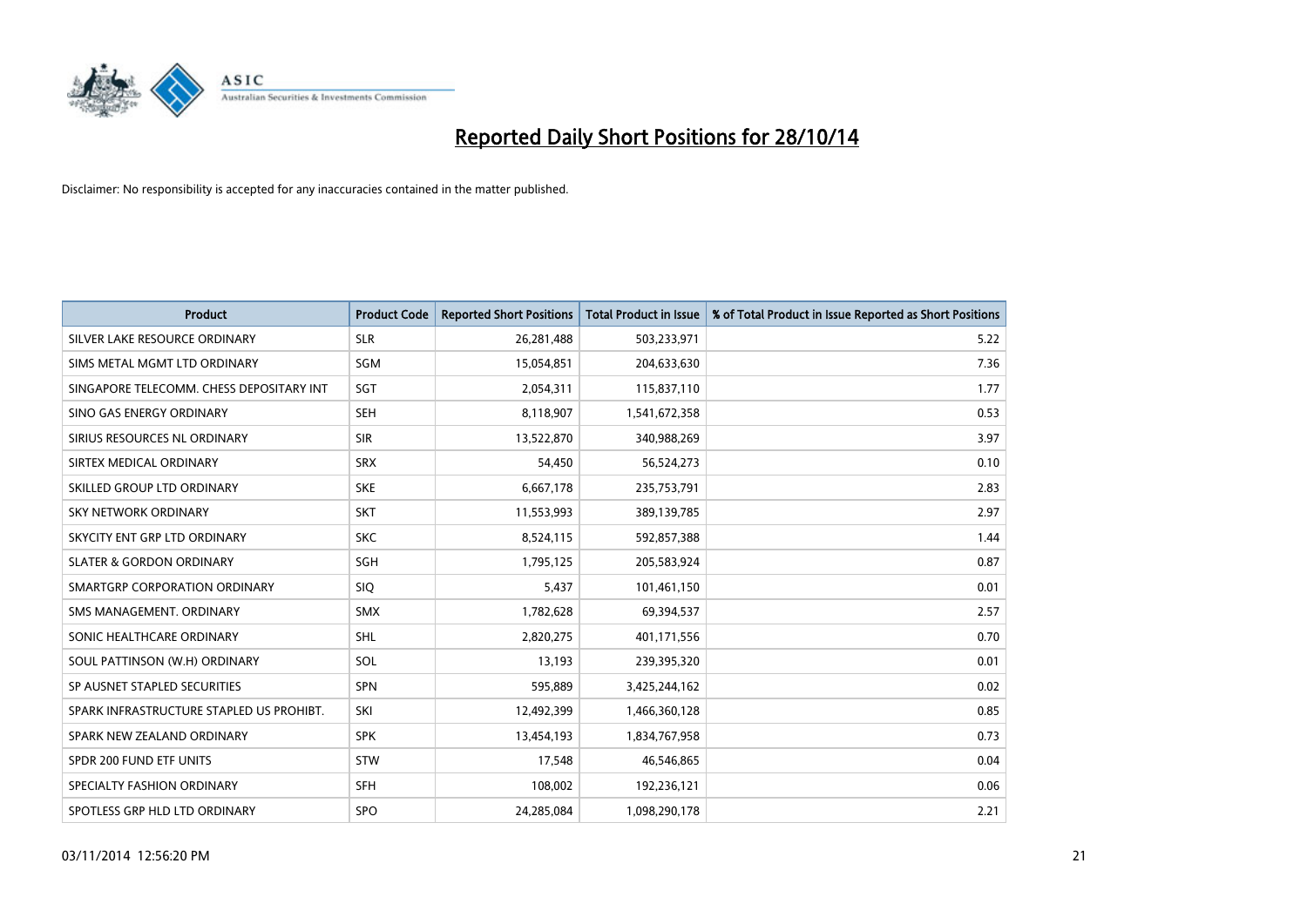

| <b>Product</b>                   | <b>Product Code</b> | <b>Reported Short Positions</b> | <b>Total Product in Issue</b> | % of Total Product in Issue Reported as Short Positions |
|----------------------------------|---------------------|---------------------------------|-------------------------------|---------------------------------------------------------|
| ST BARBARA LIMITED ORDINARY      | <b>SBM</b>          | 9,932,355                       | 488,074,077                   | 2.04                                                    |
| STARPHARMA HOLDINGS ORDINARY     | SPL                 | 14,933,273                      | 313,748,388                   | 4.76                                                    |
| STEADFAST GROUP LTD ORDINARY     | <b>SDF</b>          | 9,485,442                       | 503,352,992                   | 1.88                                                    |
| STH CRS ELECT ENGNR ORDINARY     | <b>SXE</b>          | 6,565                           | 161,523,130                   | 0.00                                                    |
| STHN CROSS MEDIA ORDINARY        | SXL                 | 38,740,966                      | 705,246,986                   | 5.49                                                    |
| STOCKLAND UNITS/ORD STAPLED      | SGP                 | 8,198,965                       | 2,348,746,744                 | 0.35                                                    |
| STRAITS RES LTD. ORDINARY        | <b>SRO</b>          | 20,370                          | 1,217,730,293                 | 0.00                                                    |
| STRIKE ENERGY LTD ORDINARY       | <b>STX</b>          | 4,000                           | 833,330,946                   | 0.00                                                    |
| STW COMMUNICATIONS ORDINARY      | SGN                 | 5,283,580                       | 409,699,000                   | 1.29                                                    |
| SUNCORP GROUP LTD ORDINARY       | <b>SUN</b>          | 8,157,902                       | 1,286,600,980                 | 0.63                                                    |
| SUNDANCE ENERGY ORDINARY         | <b>SEA</b>          | 2,510,817                       | 549,207,339                   | 0.46                                                    |
| SUNDANCE RESOURCES ORDINARY      | <b>SDL</b>          | 88,221,265                      | 3,082,028,456                 | 2.86                                                    |
| SUNLAND GROUP LTD ORDINARY       | <b>SDG</b>          | 104,006                         | 181,710,087                   | 0.06                                                    |
| SUPER RET REP LTD ORDINARY       | SUL                 | 11,363,822                      | 196,897,430                   | 5.77                                                    |
| SWICK MINING ORDINARY            | <b>SWK</b>          | 50,000                          | 216,123,326                   | 0.02                                                    |
| SYD AIRPORT STAPLED US PROHIBIT. | <b>SYD</b>          | 26,362,915                      | 2,216,216,041                 | 1.19                                                    |
| SYRAH RESOURCES ORDINARY         | <b>SYR</b>          | 4,949,665                       | 164,135,076                   | 3.02                                                    |
| TABCORP HOLDINGS LTD ORDINARY    | <b>TAH</b>          | 17,153,961                      | 765,652,364                   | 2.24                                                    |
| TAP OIL LIMITED ORDINARY         | <b>TAP</b>          | 34,372                          | 243,186,639                   | 0.01                                                    |
| TASSAL GROUP LIMITED ORDINARY    | <b>TGR</b>          | 316,832                         | 146,897,115                   | 0.22                                                    |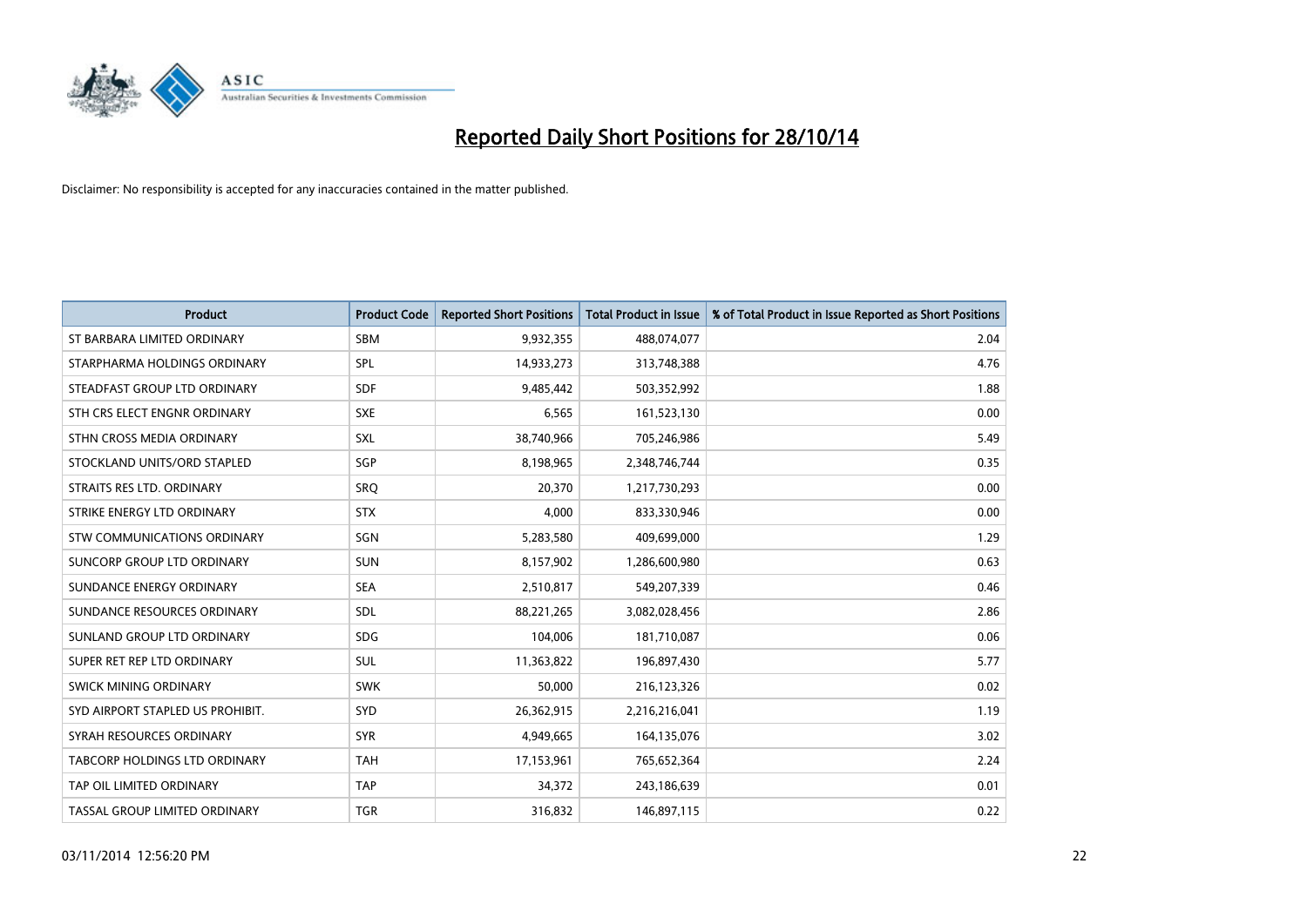

| <b>Product</b>                       | <b>Product Code</b> | <b>Reported Short Positions</b> | <b>Total Product in Issue</b> | % of Total Product in Issue Reported as Short Positions |
|--------------------------------------|---------------------|---------------------------------|-------------------------------|---------------------------------------------------------|
| <b>TATTS GROUP LTD ORDINARY</b>      | <b>TTS</b>          | 30,467,707                      | 1,445,002,696                 | 2.11                                                    |
| TECHNOLOGY ONE ORDINARY              | <b>TNE</b>          | 3,148,949                       | 308,796,455                   | 1.02                                                    |
| <b>TELSTRA CORPORATION, ORDINARY</b> | <b>TLS</b>          | 56,930,922                      | 12,225,655,836                | 0.47                                                    |
| TEN NETWORK HOLDINGS ORDINARY        | <b>TEN</b>          | 152,986,511                     | 2,630,984,596                 | 5.81                                                    |
| TERANGA GOLD CORP CDI 1:1            | <b>TGZ</b>          | 22,138                          | 73,965,595                    | 0.03                                                    |
| TFS CORPORATION LTD ORDINARY         | <b>TFC</b>          | 5,375,893                       | 325,267,408                   | 1.65                                                    |
| THE REJECT SHOP ORDINARY             | <b>TRS</b>          | 2,246,695                       | 28,844,648                    | 7.79                                                    |
| THINK CHILDCARE EDU ORDINARY         | <b>TNK</b>          | 56,324                          | 39,600,000                    | 0.14                                                    |
| THORN GROUP LIMITED ORDINARY         | <b>TGA</b>          | 1,654                           | 150,634,985                   | 0.00                                                    |
| <b>TIGER RESOURCES ORDINARY</b>      | <b>TGS</b>          | 10,263,525                      | 1,143,541,406                 | 0.90                                                    |
| TNG LIMITED ORDINARY                 | <b>TNG</b>          | 1,278,638                       | 554,783,829                   | 0.23                                                    |
| TOLL HOLDINGS LTD ORDINARY           | <b>TOL</b>          | 20,002,851                      | 717,318,622                   | 2.79                                                    |
| TORO ENERGY LIMITED ORDINARY         | <b>TOE</b>          | 9,845                           | 1,567,784,418                 | 0.00                                                    |
| TOX FREE SOLUTIONS ORDINARY          | <b>TOX</b>          | 2,516,203                       | 133,752,359                   | 1.88                                                    |
| TPG TELECOM LIMITED ORDINARY         | <b>TPM</b>          | 8,433,058                       | 793,808,141                   | 1.06                                                    |
| <b>TRADE ME GROUP ORDINARY</b>       | <b>TME</b>          | 6,746,700                       | 396,913,549                   | 1.70                                                    |
| TRANSFIELD SERVICES ORDINARY         | <b>TSE</b>          | 7,062,516                       | 512,457,716                   | 1.38                                                    |
| TRANSPACIFIC INDUST, ORDINARY        | <b>TPI</b>          | 19,193,977                      | 1,579,648,778                 | 1.22                                                    |
| TRANSURBAN GROUP TRIPLE STAPLED SEC. | <b>TCL</b>          | 21,654,367                      | 1,906,390,878                 | 1.14                                                    |
| TREASURY GROUP ORDINARY              | <b>TRG</b>          | 30,558                          | 23,697,498                    | 0.13                                                    |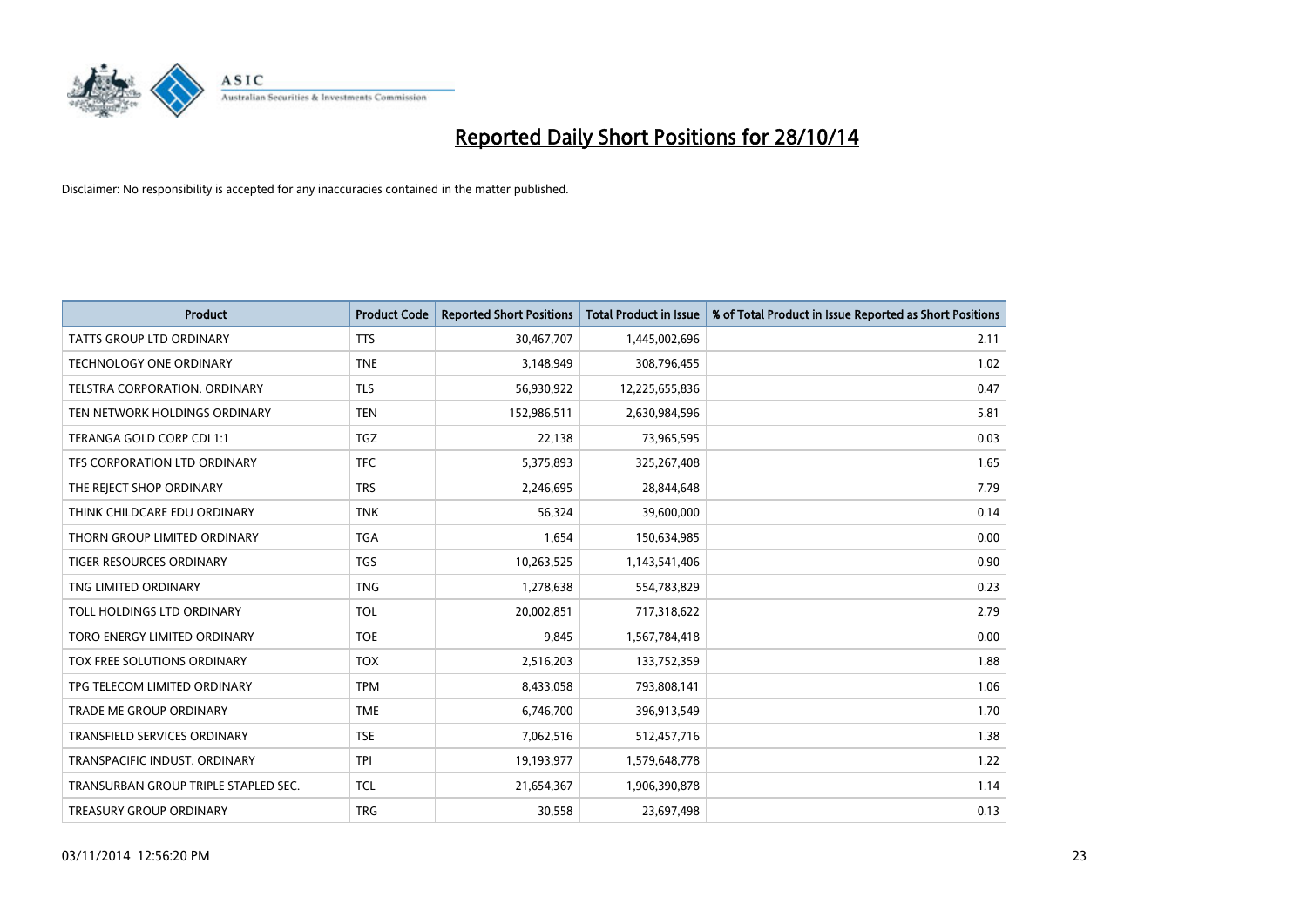

| <b>Product</b>                       | <b>Product Code</b> | <b>Reported Short Positions</b> | <b>Total Product in Issue</b> | % of Total Product in Issue Reported as Short Positions |
|--------------------------------------|---------------------|---------------------------------|-------------------------------|---------------------------------------------------------|
| TREASURY WINE ESTATE ORDINARY        | <b>TWE</b>          | 11,745,901                      | 651,261,403                   | 1.80                                                    |
| TROY RESOURCES LTD ORDINARY          | <b>TRY</b>          | 5,603,462                       | 195,265,161                   | 2.87                                                    |
| UGL LIMITED ORDINARY                 | UGL                 | 15,495,500                      | 166,511,240                   | 9.31                                                    |
| UNILIFE CORPORATION CDI 6:1          | <b>UNS</b>          | 400,300                         | 272,833,620                   | 0.15                                                    |
| UNITY MINING LTD ORDINARY            | <b>UML</b>          | 319,871                         | 1,133,122,711                 | 0.03                                                    |
| UXC LIMITED ORDINARY                 | <b>UXC</b>          | 2,557,430                       | 329,728,102                   | 0.78                                                    |
| <b>VEDA GROUP LTD ORDINARY</b>       | <b>VED</b>          | 16,449,541                      | 842,055,406                   | 1.95                                                    |
| <b>VENTURE MINERALS ORDINARY</b>     | <b>VMS</b>          | 8,668                           | 287,320,170                   | 0.00                                                    |
| VILLAGE ROADSHOW LTD ORDINARY        | <b>VRL</b>          | 559,934                         | 159,509,459                   | 0.35                                                    |
| VIRGIN AUS HLDG LTD ORDINARY         | <b>VAH</b>          | 51,809,393                      | 3,524,912,131                 | 1.47                                                    |
| <b>VIRTUS HEALTH LTD ORDINARY</b>    | <b>VRT</b>          | 3,752,148                       | 79,847,678                    | 4.70                                                    |
| <b>VISION EYE INSTITUTE ORDINARY</b> | <b>VEI</b>          | 1,586,666                       | 178,737,431                   | 0.89                                                    |
| <b>VISTA GROUP INTERNAT ORDINARY</b> | VGI                 | 1,000                           | 79,813,089                    | 0.00                                                    |
| <b>VOCATION LTD ORDINARY</b>         | <b>VET</b>          | 15,020,222                      | 230,000,000                   | 6.53                                                    |
| <b>VOCUS COMMS LTD ORDINARY</b>      | <b>VOC</b>          | 735,189                         | 104,803,018                   | 0.70                                                    |
| WAM CAPITAL LIMITED ORDINARY         | <b>WAM</b>          | 30,000                          | 345,405,201                   | 0.01                                                    |
| WARRNAMBOOL CHEESE ORDINARY          | <b>WCB</b>          | 19                              | 56,098,797                    | 0.00                                                    |
| WATPAC LIMITED ORDINARY              | <b>WTP</b>          | 2,525                           | 189,258,397                   | 0.00                                                    |
| <b>WDS LIMITED ORDINARY</b>          | <b>WDS</b>          | 509,553                         | 144,740,614                   | 0.35                                                    |
| <b>WEBJET LIMITED ORDINARY</b>       | <b>WEB</b>          | 1,454,690                       | 79,397,959                    | 1.83                                                    |